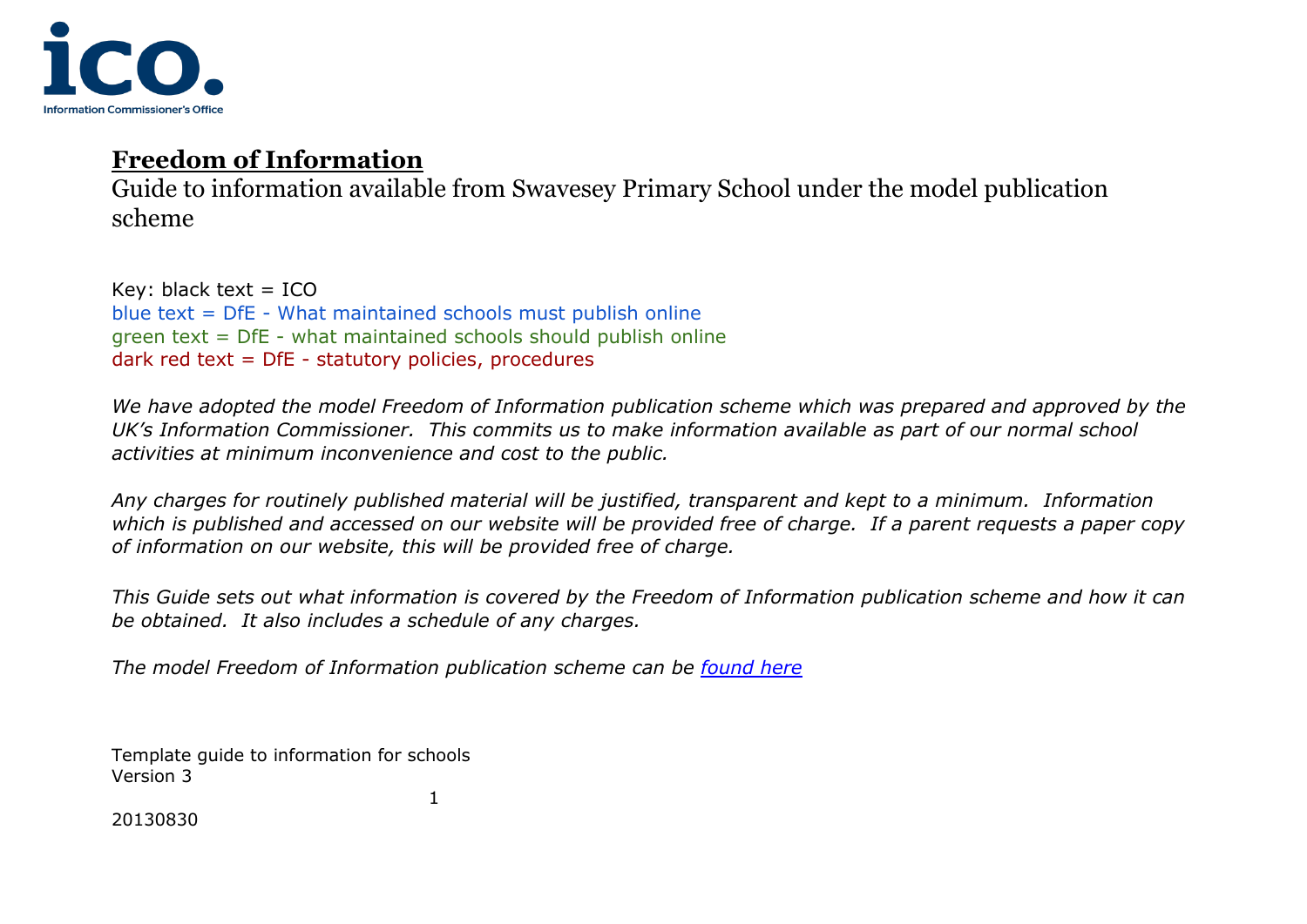

Guide to information available from Swavesey Primary School under the model publication scheme

*If you would like to make a request for information under the Freedom of Information Act, this needs to be in writing. Please contact: Data Protection Lead c/o office@swavesey.cambs.sch.uk*

| Information to be published.<br>This includes datasets where applicable $-$ please see<br>"How to complete the Guide to Information".                                                                 | How the<br>information<br>can be<br>obtained | <b>Cost</b> |
|-------------------------------------------------------------------------------------------------------------------------------------------------------------------------------------------------------|----------------------------------------------|-------------|
| Class 1 - Who we are and what we do<br>(Organisational information, structures, locations and contacts)<br>This will be current information only                                                      | (hard copy<br>and/or website)                |             |
| School - this includes:<br>School name, postal address, telephone number and email address<br>Contact details of the member of staff who deals with queries from<br>parents and members of the public | must be<br>published online                  |             |

Template guide to information for schools Version 3 2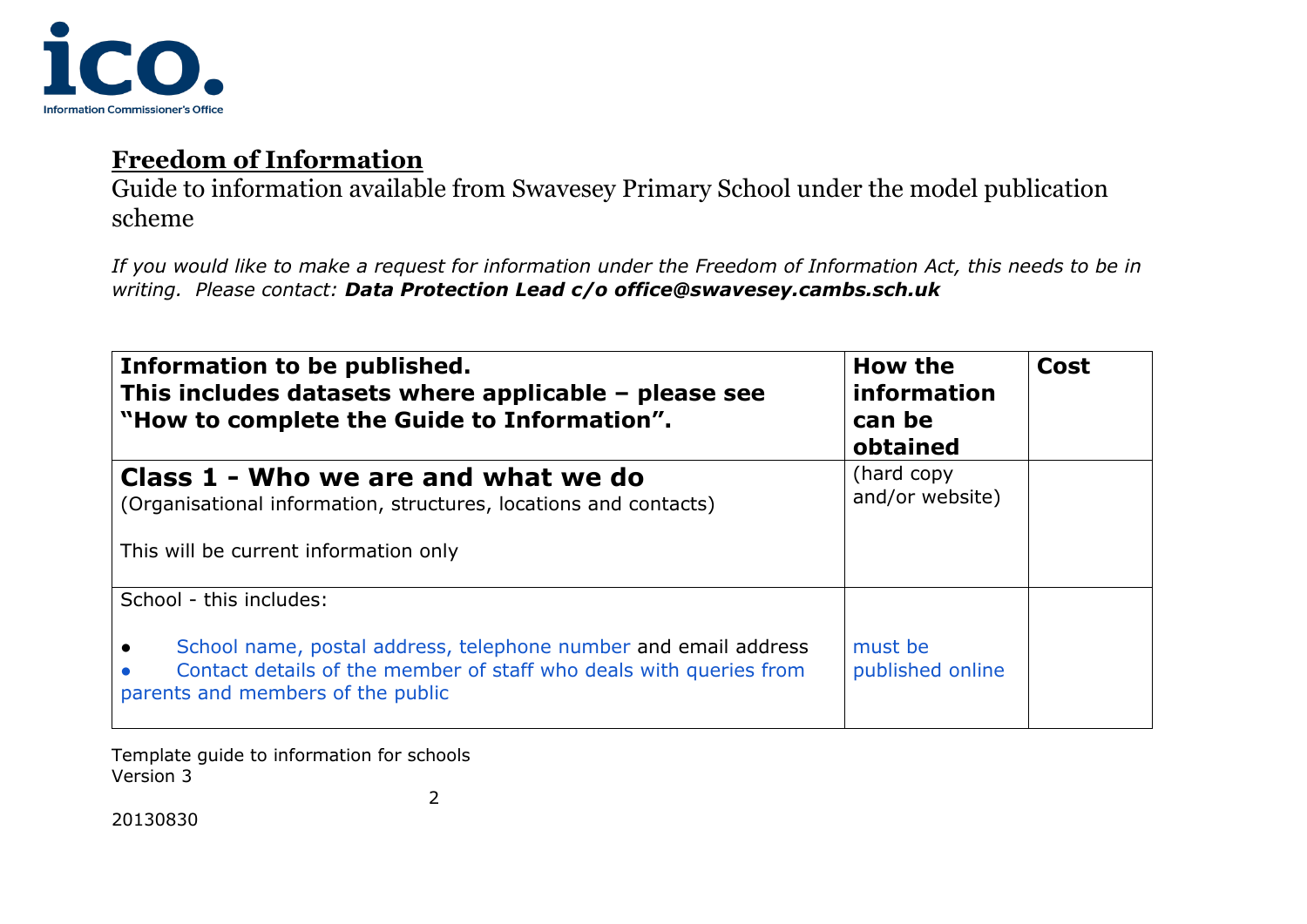

Guide to information available from Swavesey Primary School under the model publication scheme

| $\bullet$ | Name of the special needs co-ordinator (SENCo)<br>Staffing structure and names of key personnel<br>School session times, term dates and holidays.                                                                                                                                                                                                                                                                                                                                                                            |                             |  |
|-----------|------------------------------------------------------------------------------------------------------------------------------------------------------------------------------------------------------------------------------------------------------------------------------------------------------------------------------------------------------------------------------------------------------------------------------------------------------------------------------------------------------------------------------|-----------------------------|--|
|           | Governing board - this includes:<br>Contact details for the governing body (via the school office)                                                                                                                                                                                                                                                                                                                                                                                                                           | must be<br>published online |  |
| committee | Details of the structure and responsibilities of the governing board<br>and its committees<br>Full names of the chair of the governing board and the chair of each<br>Information about each governor including:<br>full name, date of appointment, term of office, date they stepped<br>down (where applicable) and who appointed them (in accordance with the<br>governing board's instrument of government)<br>relevant business and financial interests including:<br>governance roles in other educational institutions |                             |  |

Template guide to information for schools Version 3 3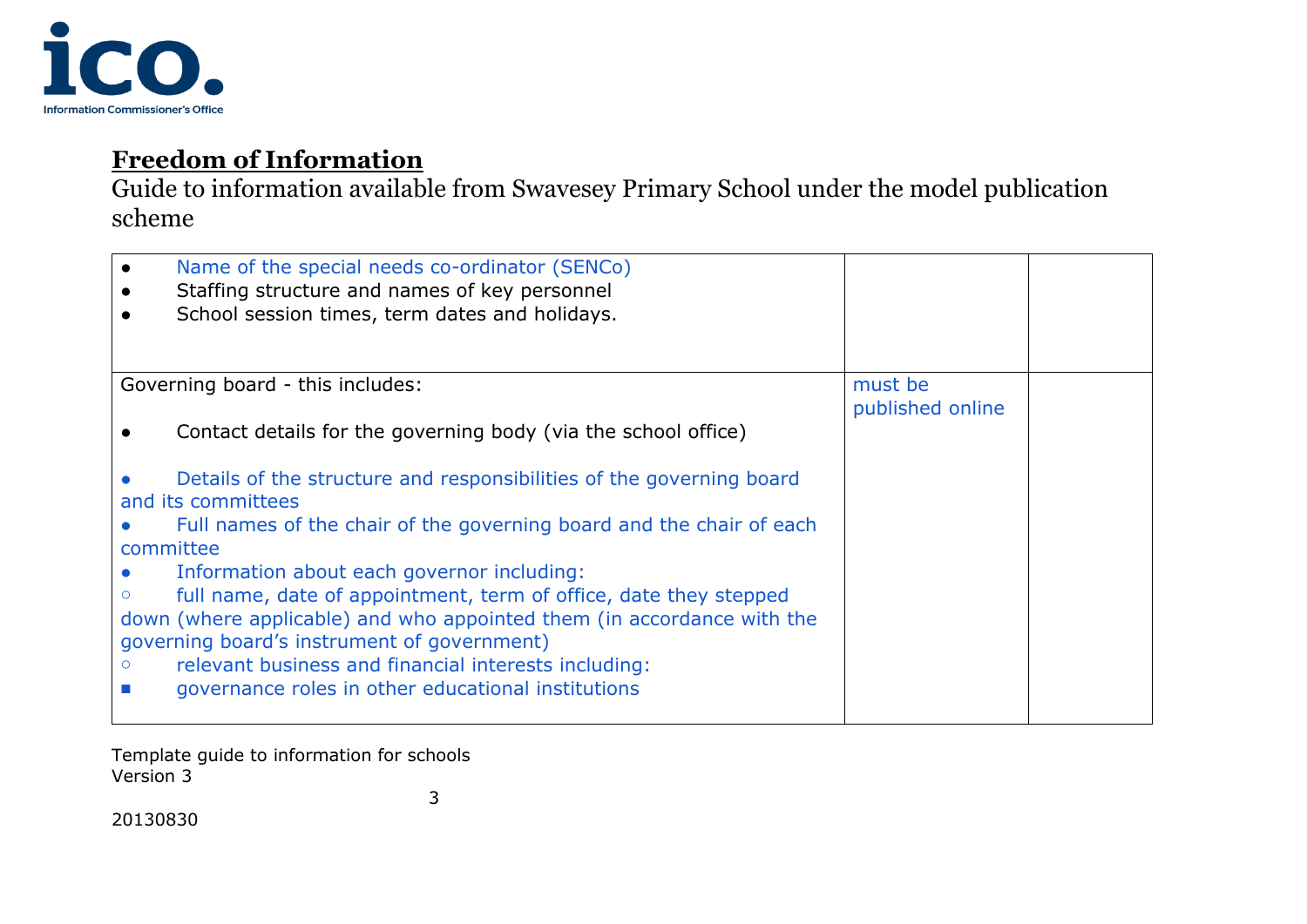

Guide to information available from Swavesey Primary School under the model publication scheme

| any material interests arising from relationships between governors<br>or relationships between governors and school staff (including spouses,<br>partners and close relatives)<br>attendance record at governing board and committee meetings over<br>the last academic year. |                               |  |
|--------------------------------------------------------------------------------------------------------------------------------------------------------------------------------------------------------------------------------------------------------------------------------|-------------------------------|--|
| The DfE advises that the same information should be published for<br>associate members, making it clear whether they have voting rights on any<br>of the committees to which they have been appointed.                                                                         |                               |  |
|                                                                                                                                                                                                                                                                                | should be<br>published online |  |
| Instrument of Government                                                                                                                                                                                                                                                       |                               |  |
| School prospectus (if any)                                                                                                                                                                                                                                                     |                               |  |
| Annual Report (if any)                                                                                                                                                                                                                                                         |                               |  |
| Curriculum outline - this includes:                                                                                                                                                                                                                                            |                               |  |

Template guide to information for schools Version 3

4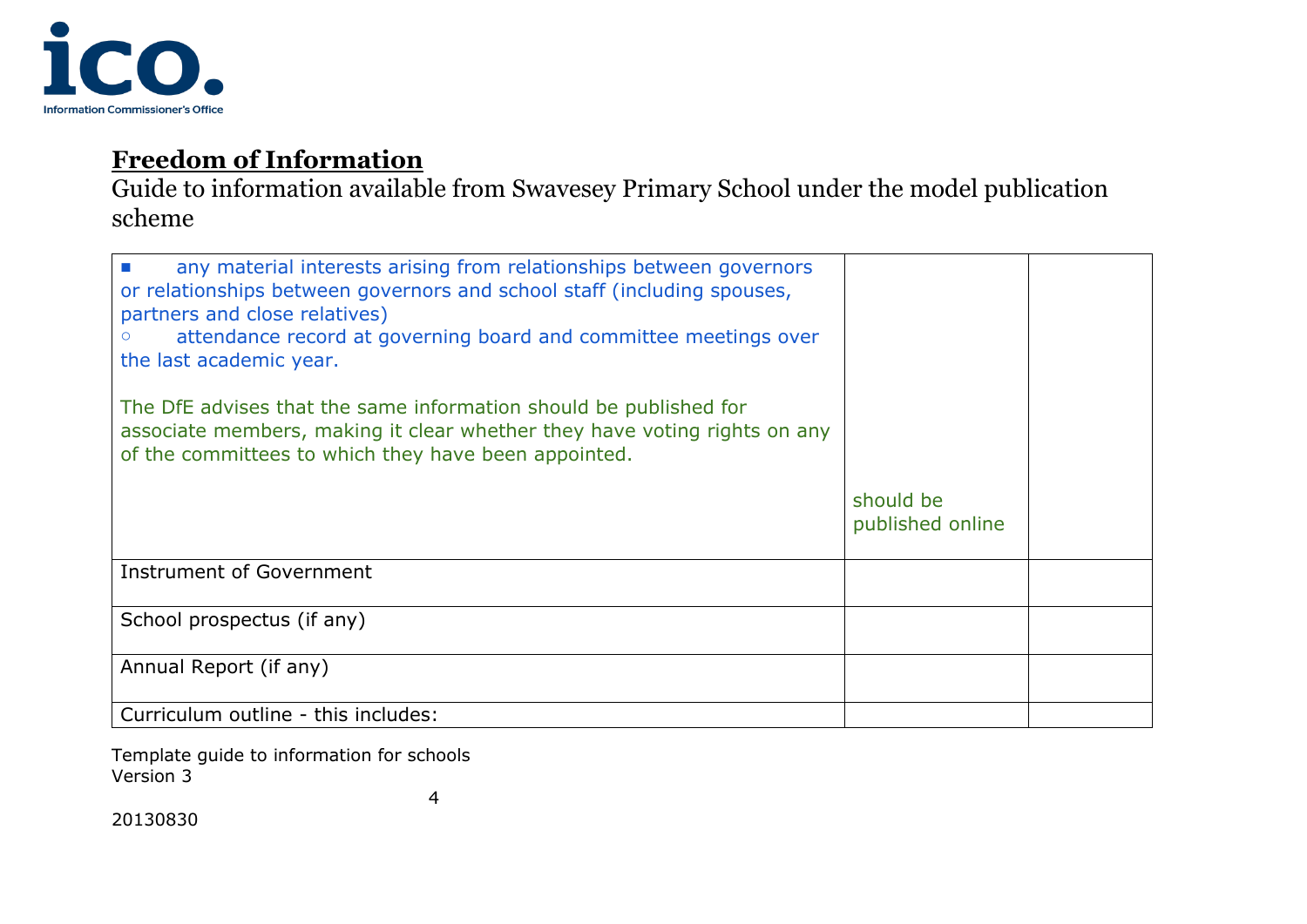

Guide to information available from Swavesey Primary School under the model publication scheme

| the content of the curriculum in each academic year for every<br>subject, including Religious Education even if it is taught as part of another                                                                                                                                                            | must be<br>published online   |  |
|------------------------------------------------------------------------------------------------------------------------------------------------------------------------------------------------------------------------------------------------------------------------------------------------------------|-------------------------------|--|
| subject or subjects, or is called something else                                                                                                                                                                                                                                                           |                               |  |
| the names of any phonics or reading schemes being used in key<br>stage 1                                                                                                                                                                                                                                   |                               |  |
| list of courses available to pupils at key stage 4, including GCSEs<br>how parents or other members of the public can find out more about<br>the curriculum the school is following<br>remote education provision (the DfE has produced an optional<br>template to support schools with this requirement). |                               |  |
| The DfE advises schools should include how they are complying with their<br>duties under the Equalities Act 2010 and the Special Educational Needs and<br>Disabilities Regulations 2014 about making the curriculum accessible to<br>those with disabilities or special educational needs.                 | should be<br>published online |  |
| <b>Values and ethos</b>                                                                                                                                                                                                                                                                                    | should be<br>published online |  |
| Your website should include a statement of your school's ethos and values.                                                                                                                                                                                                                                 |                               |  |

Template guide to information for schools Version 3 5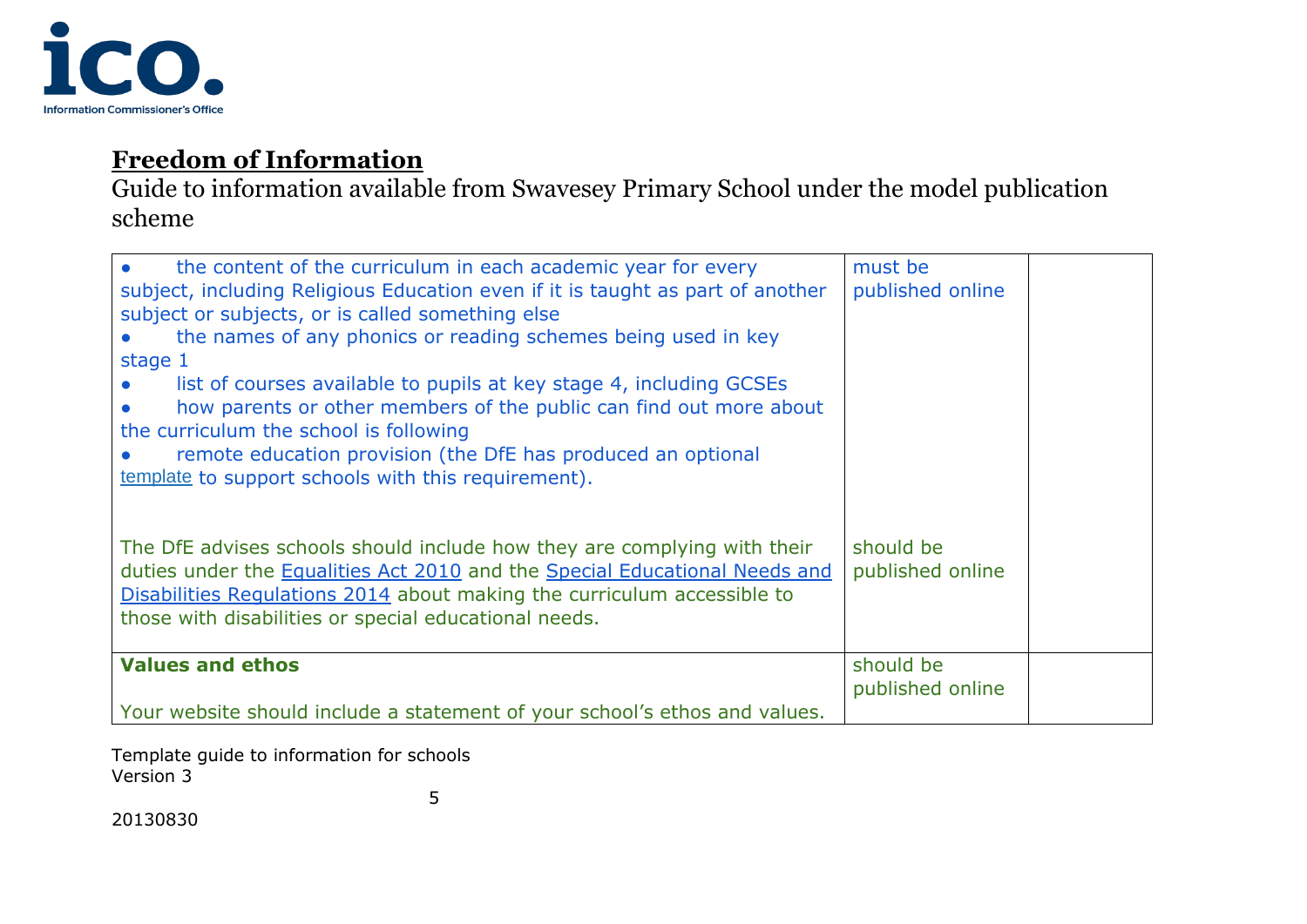

Guide to information available from Swavesey Primary School under the model publication scheme

| Class $2$ – What we spend and how we spend it<br>(Financial information relating to projected and actual income and<br>expenditure, procurement, contracts and financial audit)                                                                                                | (hard copy)<br>and/or website) |  |
|--------------------------------------------------------------------------------------------------------------------------------------------------------------------------------------------------------------------------------------------------------------------------------|--------------------------------|--|
| Current and previous financial year as a minimum                                                                                                                                                                                                                               |                                |  |
| Annual budget plan and financial statements - including<br>details of the sources of funding and income provided to the school by the<br>local authority, central government or elsewhere<br>annual income and expenditure returns.<br>Details of expenditure items over £2000 |                                |  |
| £2000 - in ICO's template quide to information (which is aimed at smaller<br>schools, in particular primary and nursery schools).                                                                                                                                              |                                |  |
| Capital funding - information on major plans for capital expenditure.<br>Details of capital funding allocated to (or by) the school along with<br>information on related building projects and other capital projects. This                                                    |                                |  |

Template guide to information for schools Version 3

6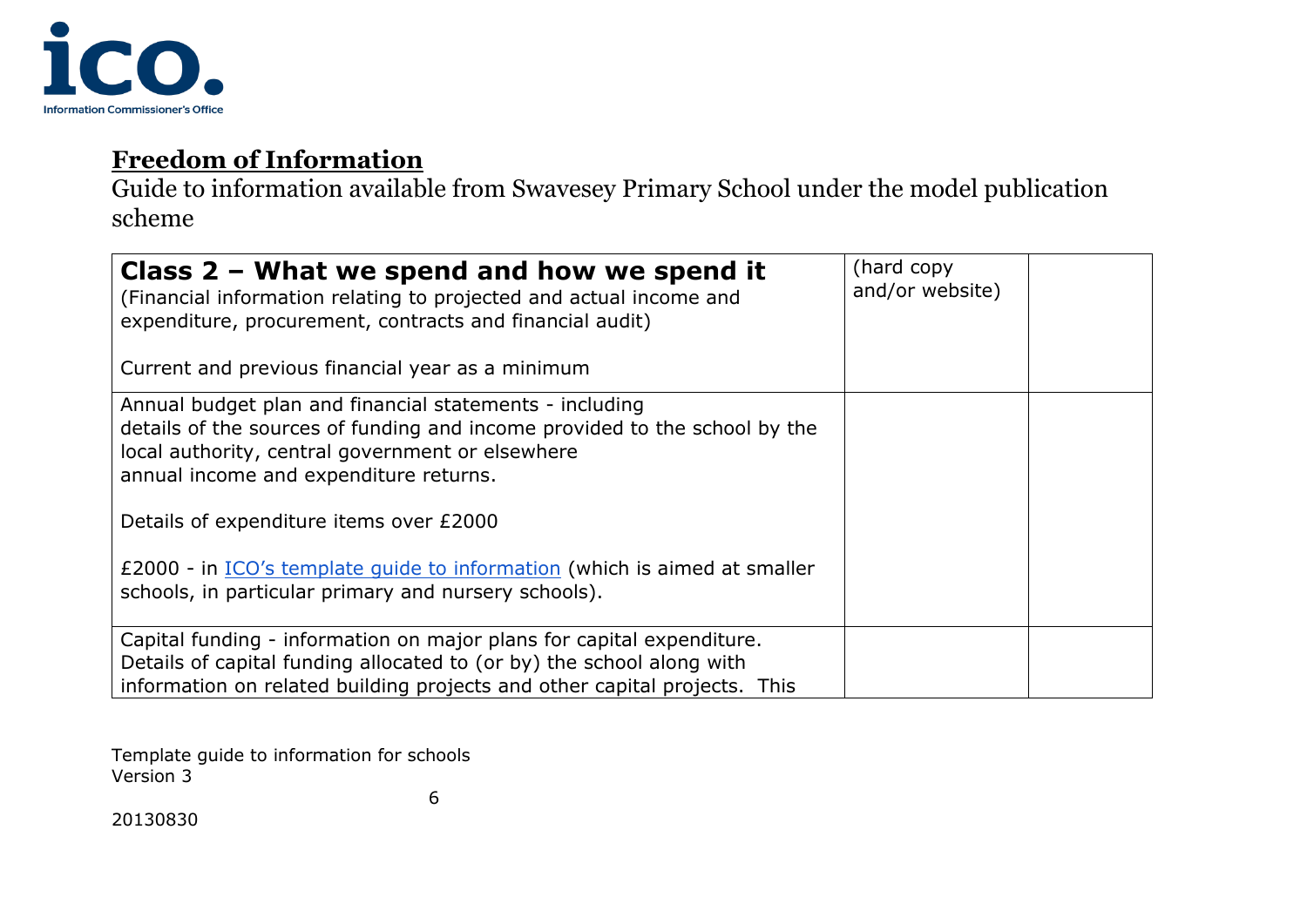

Guide to information available from Swavesey Primary School under the model publication scheme

| should include any private finance initiative and public-private partnership<br>contracts.                                                                                                                                                                                                                 |  |
|------------------------------------------------------------------------------------------------------------------------------------------------------------------------------------------------------------------------------------------------------------------------------------------------------------|--|
| Financial audit reports                                                                                                                                                                                                                                                                                    |  |
| Procurement and contracts the school has entered into, or information<br>relating to / a link to information held by an organisation which has done so<br>on its behalf (for example, a local authority or diocese). Details of<br>contracts where the school has gone through a formal tendering process. |  |
| Pay policy - statement of the school's policy and procedures regarding<br>teachers' pay                                                                                                                                                                                                                    |  |
| Staff allowances and expenses that can be incurred or claimed (including<br>travel, subsistence and accommodation), with totals paid to individual<br>senior staff members (Senior Leadership Team or equivalent, whose basic<br>actual salary is at least £60,000 per annum) by reference to categories.  |  |

Template guide to information for schools Version 3

7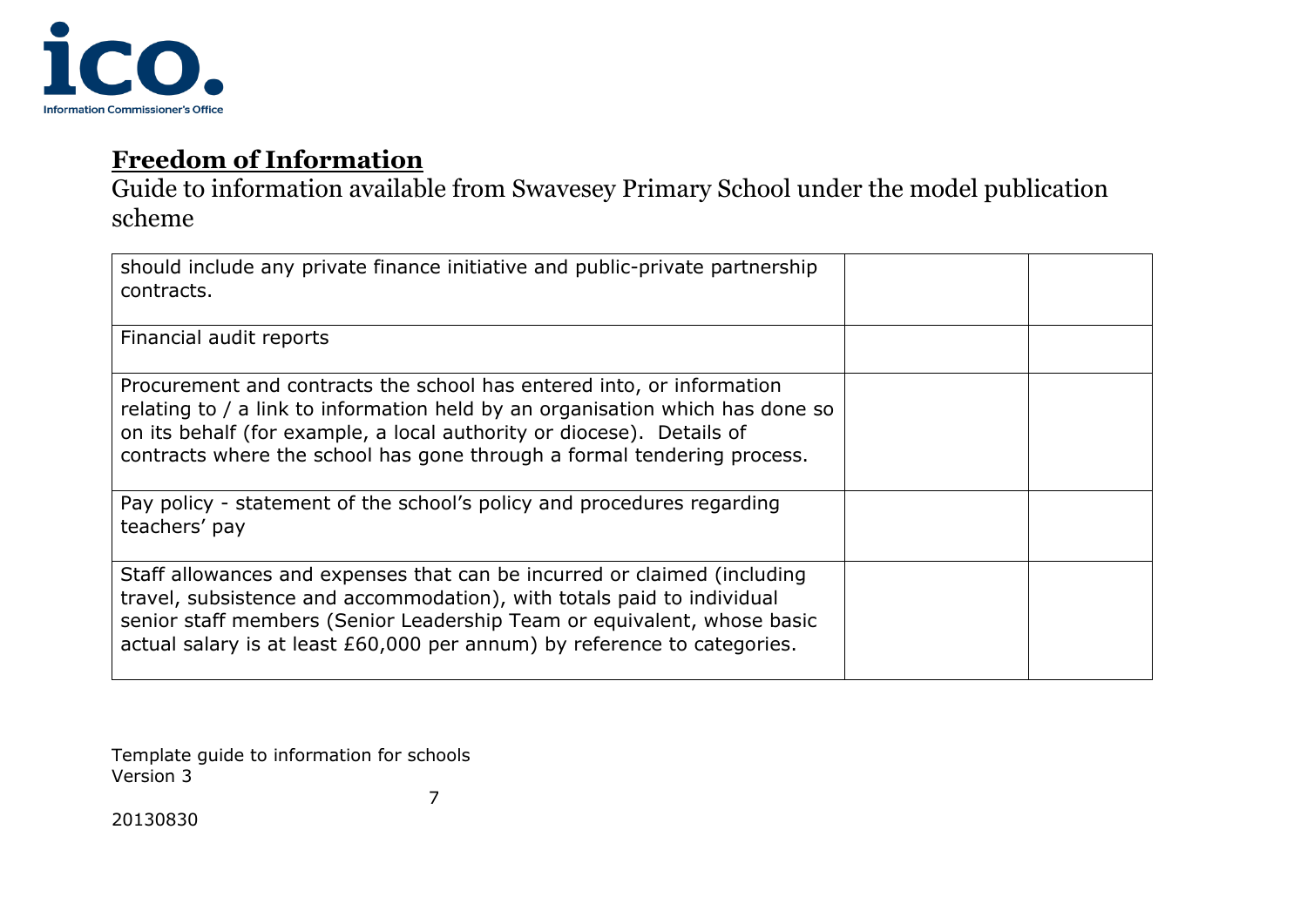

Guide to information available from Swavesey Primary School under the model publication scheme

| Class $3$ – What our priorities are and how we are<br>doing                                                                                                                                                                                                                                                        | (hard copy or<br>website)   |  |
|--------------------------------------------------------------------------------------------------------------------------------------------------------------------------------------------------------------------------------------------------------------------------------------------------------------------|-----------------------------|--|
| Governors' allowances that can be incurred or claimed, and a record of total<br>payments made to individual governors.                                                                                                                                                                                             |                             |  |
| School financial benchmarking information - via a link to the GOV.UK here                                                                                                                                                                                                                                          |                             |  |
| How many school employees have a gross annual salary of £100,000 or<br>more, in increments of £10,000 (the DfE recommends using a table to<br>display this).                                                                                                                                                       | must be<br>published online |  |
| Staffing, pay and grading structure. As a minimum the pay information<br>should include salaries for senior staff (Senior Leadership Team or<br>equivalent whose basic salary is at least £60,000 per annum) in bands of<br>£10,000; for more junior posts, levels of pay should be identified by salary<br>range. |                             |  |

Template guide to information for schools Version 3

8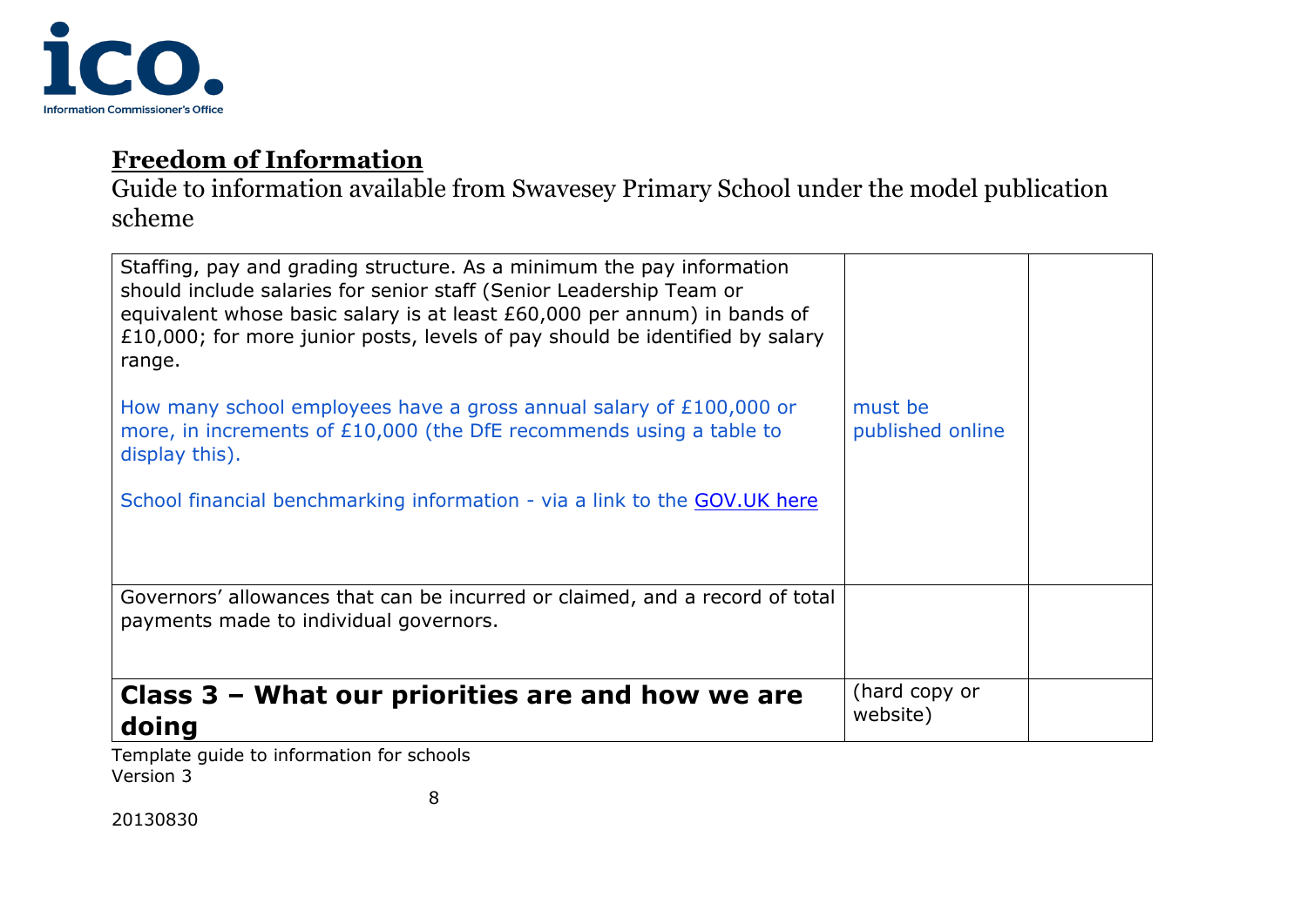

Guide to information available from Swavesey Primary School under the model publication scheme

| (Strategies and plans, performance indicators, audits, inspections and<br>reviews)                                                                                                                                                                        |  |
|-----------------------------------------------------------------------------------------------------------------------------------------------------------------------------------------------------------------------------------------------------------|--|
| Current information as a minimum.                                                                                                                                                                                                                         |  |
| Any other reports or recorded information showing the school's planned or<br>actual performance should normally be included. If the information is<br>readily available via an external website, the school may instead provide a<br>direct link to that. |  |
| School profile (if any)                                                                                                                                                                                                                                   |  |
| And in all cases:                                                                                                                                                                                                                                         |  |
| Performance data supplied to the Government or a direct link to the<br>data, including:<br>The latest Ofsted report or a link to the report on the Ofsted website<br>Post-inspection action plan                                                          |  |
| Performance management policy and procedures adopted by the governing<br>body.                                                                                                                                                                            |  |

Template guide to information for schools Version 3 9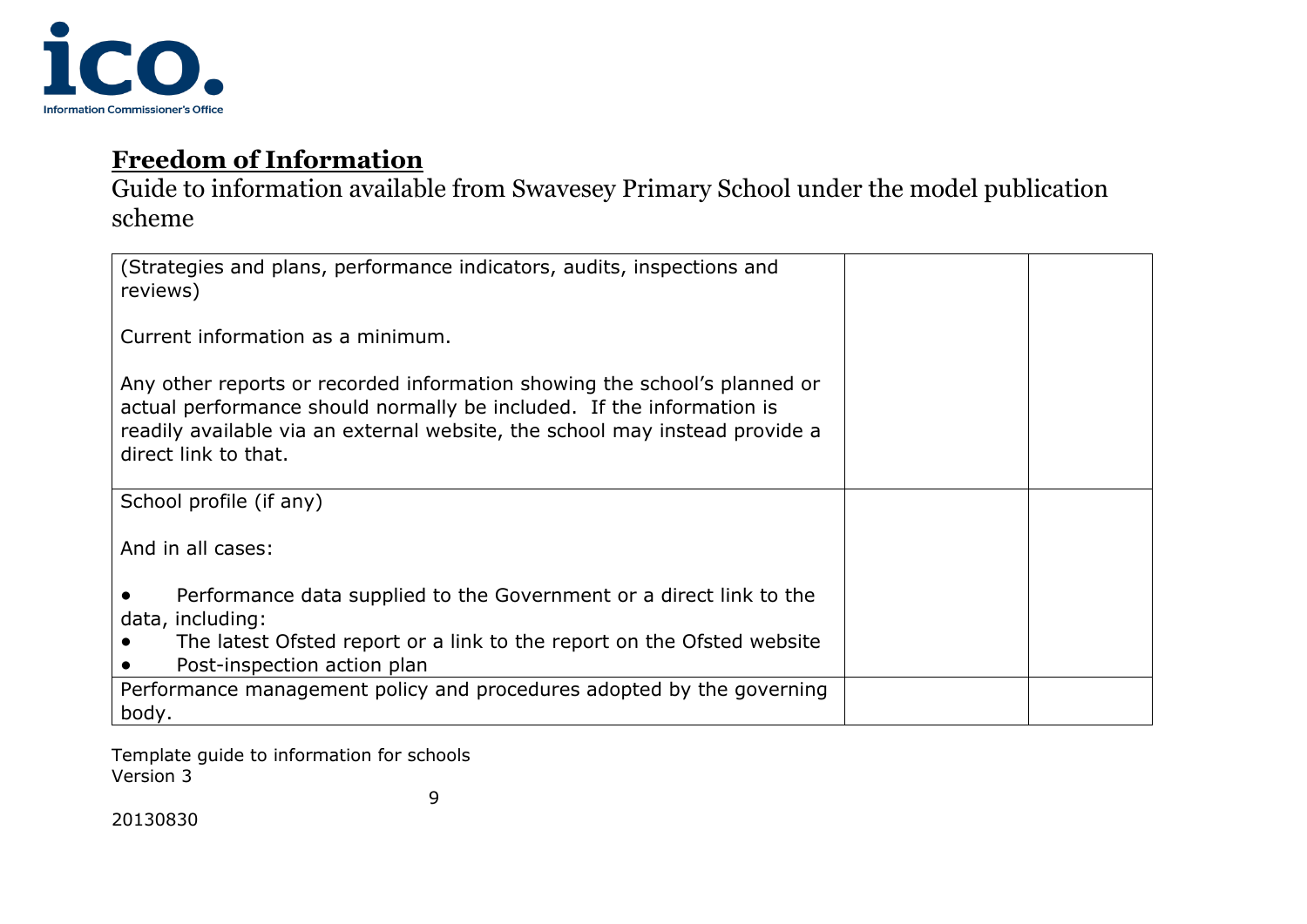

Guide to information available from Swavesey Primary School under the model publication scheme

| Performance data or a direct link to it                                     | must be<br>published online |  |
|-----------------------------------------------------------------------------|-----------------------------|--|
| Schools must include a link to the school and college performance tables    |                             |  |
| and their performance tables page.                                          |                             |  |
| <b>Exam and assessment results</b>                                          | must be                     |  |
|                                                                             | published online            |  |
| Schools are not required to publish their exam and assessment results from  |                             |  |
| 2019 to 2020 academic year as these have not been published as              |                             |  |
| performance measures by the Secretary of State. They must, however,         |                             |  |
| continue to display 2018 to 2019 performance measures until new             |                             |  |
| performance measures are published. They should be clearly marked that      |                             |  |
| these performance measures are not current. There's further information     |                             |  |
| on school and FE accountability expectations for the 2019 to 2020           |                             |  |
| academic year.                                                              |                             |  |
|                                                                             |                             |  |
| Key stage 2 (end of primary school) results                                 |                             |  |
| Schools must publish the following details from their most recent key stage |                             |  |
| 2 performance measures as published by the Secretary of State (for most     |                             |  |

Template guide to information for schools Version 3

10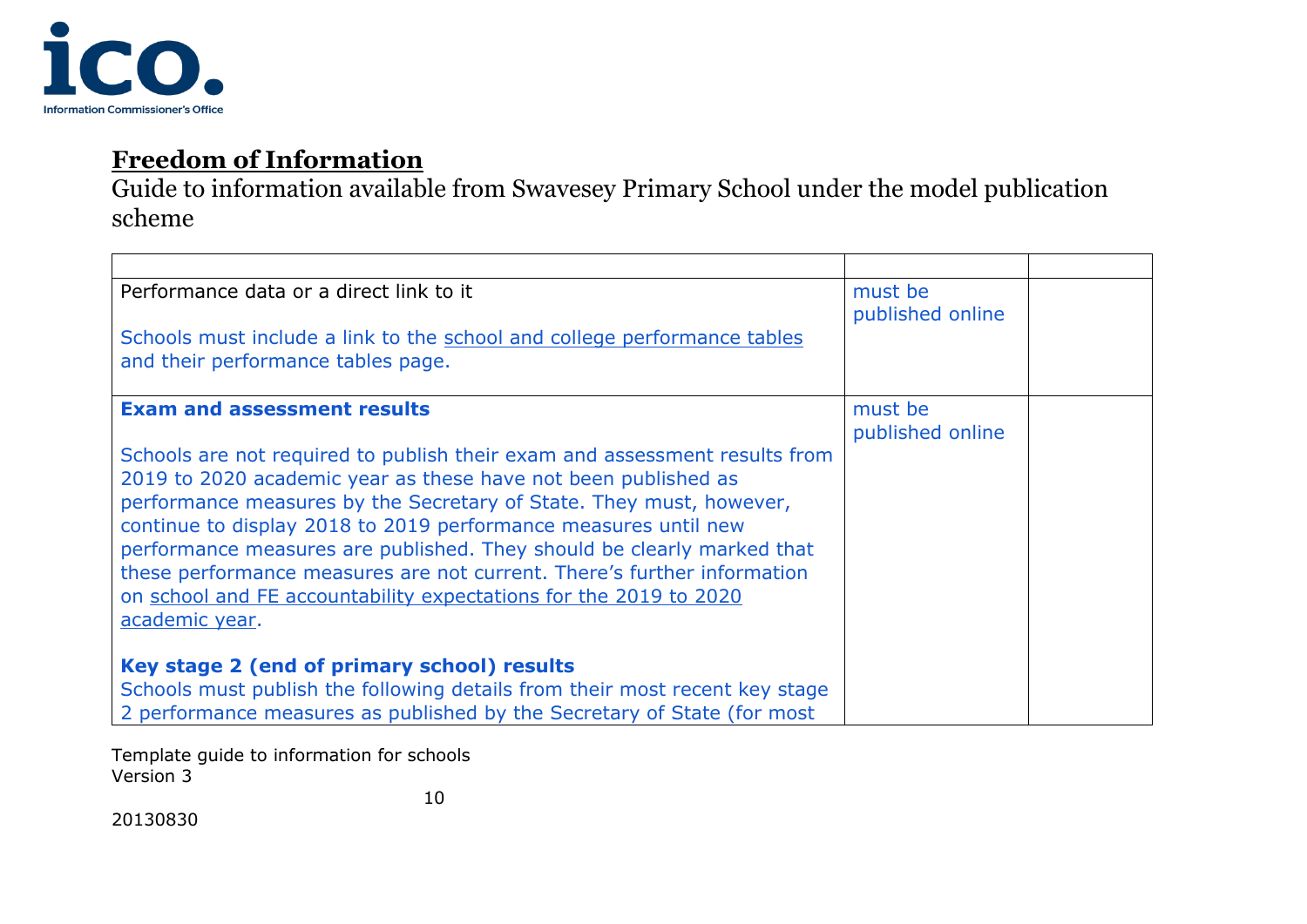

Guide to information available from Swavesey Primary School under the model publication scheme

| schools, the performance measures published for the 2018 to 2019<br>academic year):<br>progress scores in reading, writing and maths<br>percentage of pupils who achieved at least the expected standard in<br>reading, writing and maths<br>percentage of pupils who achieved at a higher standard in reading,<br>writing and maths<br>average 'scaled scores' in reading and maths.<br>$\bullet$ |                             |  |
|----------------------------------------------------------------------------------------------------------------------------------------------------------------------------------------------------------------------------------------------------------------------------------------------------------------------------------------------------------------------------------------------------|-----------------------------|--|
| <b>Pupil premium</b><br>Schools must publish a strategy for their use of the pupil premium. (The<br>DfE has published templates to help schools present their pupil premium<br>strategy statements.)<br>Schools may wish to plan their pupil premium use over 3 years. They                                                                                                                        | must be<br>published online |  |
| should aim to update the online strategy statement by the end of the<br>autumn term each year to reflect their plans for the academic year after<br>assessing the needs of pupils, both new and existing.                                                                                                                                                                                          |                             |  |

Template guide to information for schools Version 3

11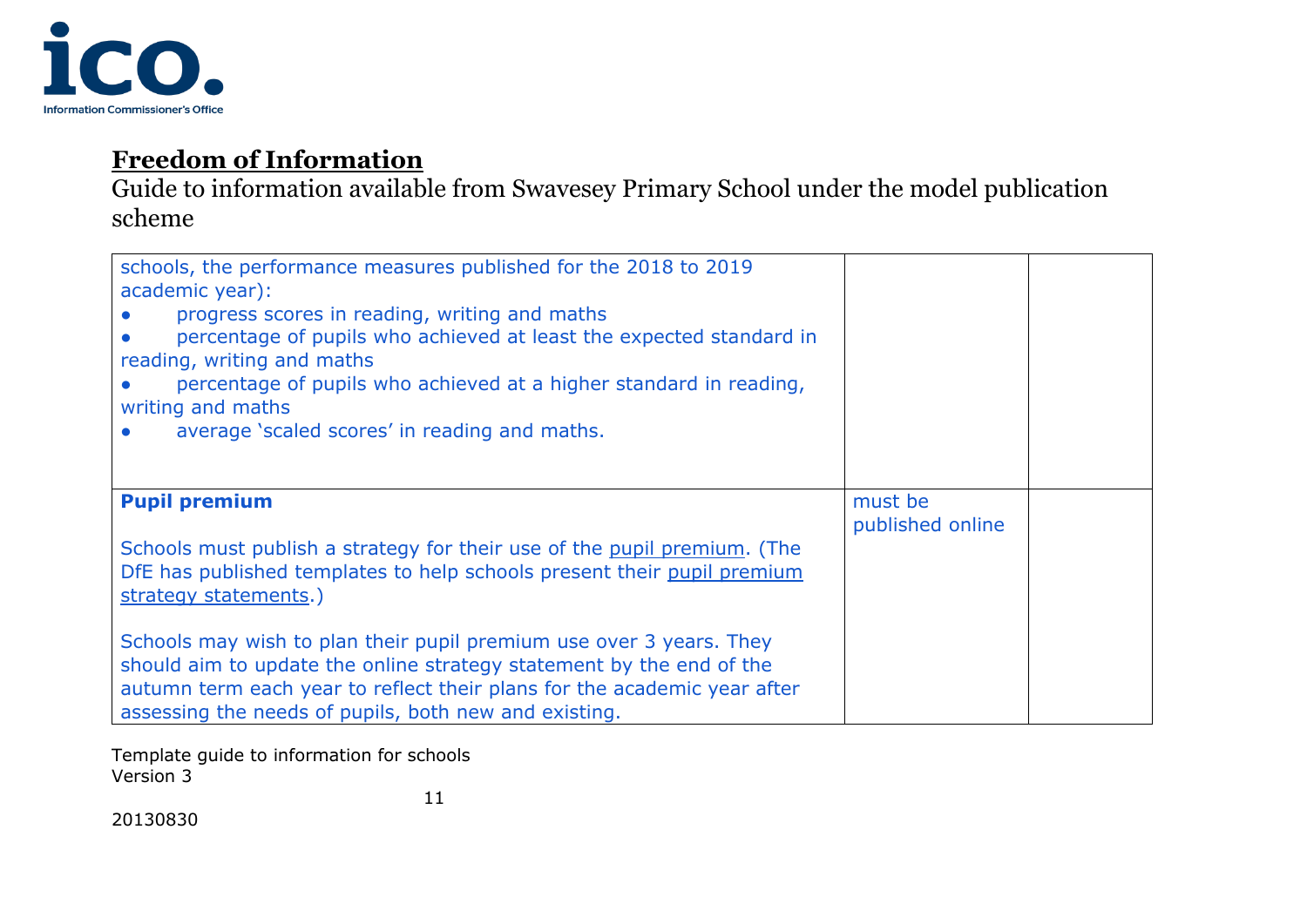

Guide to information available from Swavesey Primary School under the model publication scheme

| For the current academic year, this must include:                                                                                                                                                                                                                                                                                                                                              |  |
|------------------------------------------------------------------------------------------------------------------------------------------------------------------------------------------------------------------------------------------------------------------------------------------------------------------------------------------------------------------------------------------------|--|
| the school's pupil premium grant allocation amount<br>a summary of the main barriers to educational achievement faced by<br>eligible pupils at the school<br>how the pupil premium will be spent to overcome those barriers and<br>the reasons for that approach<br>how the effect of the pupil premium will be measured<br>the date of the next review of the school's pupil premium strategy |  |
| For the previous academic year, this must include:                                                                                                                                                                                                                                                                                                                                             |  |
| how the pupil premium allocation was spent<br>$\bullet$<br>the effect of the expenditure on pupils.<br>$\bullet$                                                                                                                                                                                                                                                                               |  |
| (The DfE understands that evaluating the pupil premium's impact in the<br>2019 to 2020 academic year will present difficulties as a result of reduced<br>numbers of pupils having attended between March and July 2020.                                                                                                                                                                        |  |

Template guide to information for schools Version 3

12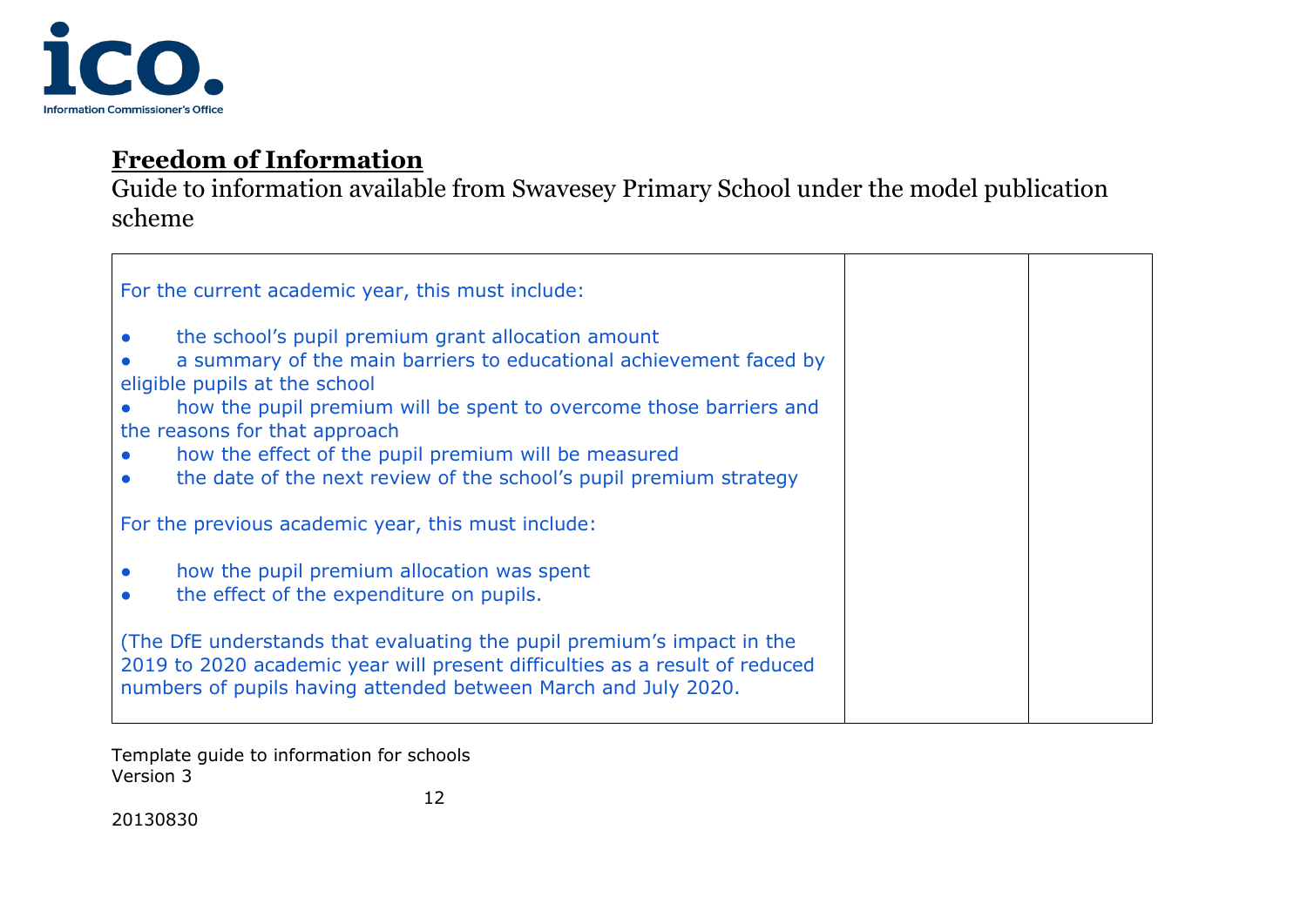

Guide to information available from Swavesey Primary School under the model publication scheme

| Instead, it advises that schools may wish to monitor and report on the<br>grant's impact at the end of the current financial year, bearing in mind their<br>duty to update this information at least annually, covering the whole period<br>since September 2019.) |                               |  |
|--------------------------------------------------------------------------------------------------------------------------------------------------------------------------------------------------------------------------------------------------------------------|-------------------------------|--|
| Coronavirus (COVID-19) catch-up premium                                                                                                                                                                                                                            | should be<br>published online |  |
| If schools get the coronavirus (COVID-19) catch-up premium grant in                                                                                                                                                                                                |                               |  |
| academic year 2020 to 2021, they should publish details of:                                                                                                                                                                                                        |                               |  |
|                                                                                                                                                                                                                                                                    |                               |  |
| how it is intended that the grant will be spent<br>how the effect of this expenditure on the educational attainment of<br>those pupils at the school will be assessed.                                                                                             |                               |  |
| Read further information on the coronavirus (COVID-19) catch-up                                                                                                                                                                                                    |                               |  |
| premium.                                                                                                                                                                                                                                                           |                               |  |
| PE and sport premium for primary schools                                                                                                                                                                                                                           | must be<br>published online   |  |
| If schools receive <b>PE</b> (physical education) and sport premium funding, they<br>must publish:                                                                                                                                                                 |                               |  |

Template guide to information for schools Version 3 13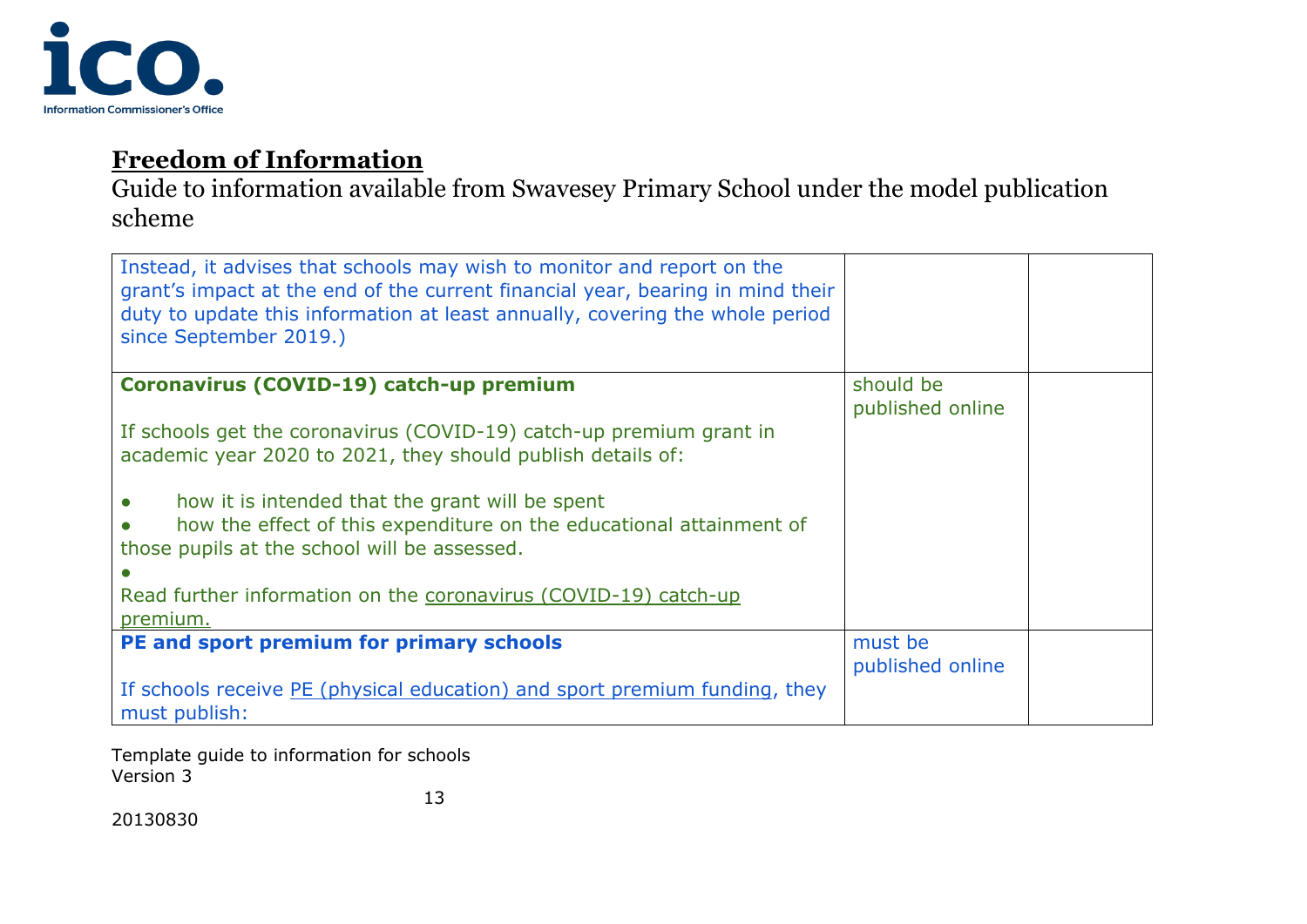

Guide to information available from Swavesey Primary School under the model publication scheme

| the amount of premium received<br>$\bullet$<br>a full breakdown of how it has been spent<br>$\bullet$<br>the impact the school has seen on pupils' PE, physical activity, and<br>sport participation and attainment<br>how the improvements will be sustainable in the future. |                             |  |
|--------------------------------------------------------------------------------------------------------------------------------------------------------------------------------------------------------------------------------------------------------------------------------|-----------------------------|--|
| They are also required to publish the percentage of pupils within the year 6<br>cohort who met the national curriculum requirement to:                                                                                                                                         |                             |  |
| swim competently, confidently, and proficiently over a distance of at<br>least 25 metres<br>use a range of strokes effectively<br>perform safe self-rescue in different water-based situations.                                                                                |                             |  |
| <b>Special educational needs and disability (SEND) information</b>                                                                                                                                                                                                             | must be<br>published online |  |
| Schools must publish an Information Report on their website about the<br>implementation of their policy for pupils with SEN and should update it<br>annually.                                                                                                                  |                             |  |

Template guide to information for schools Version 3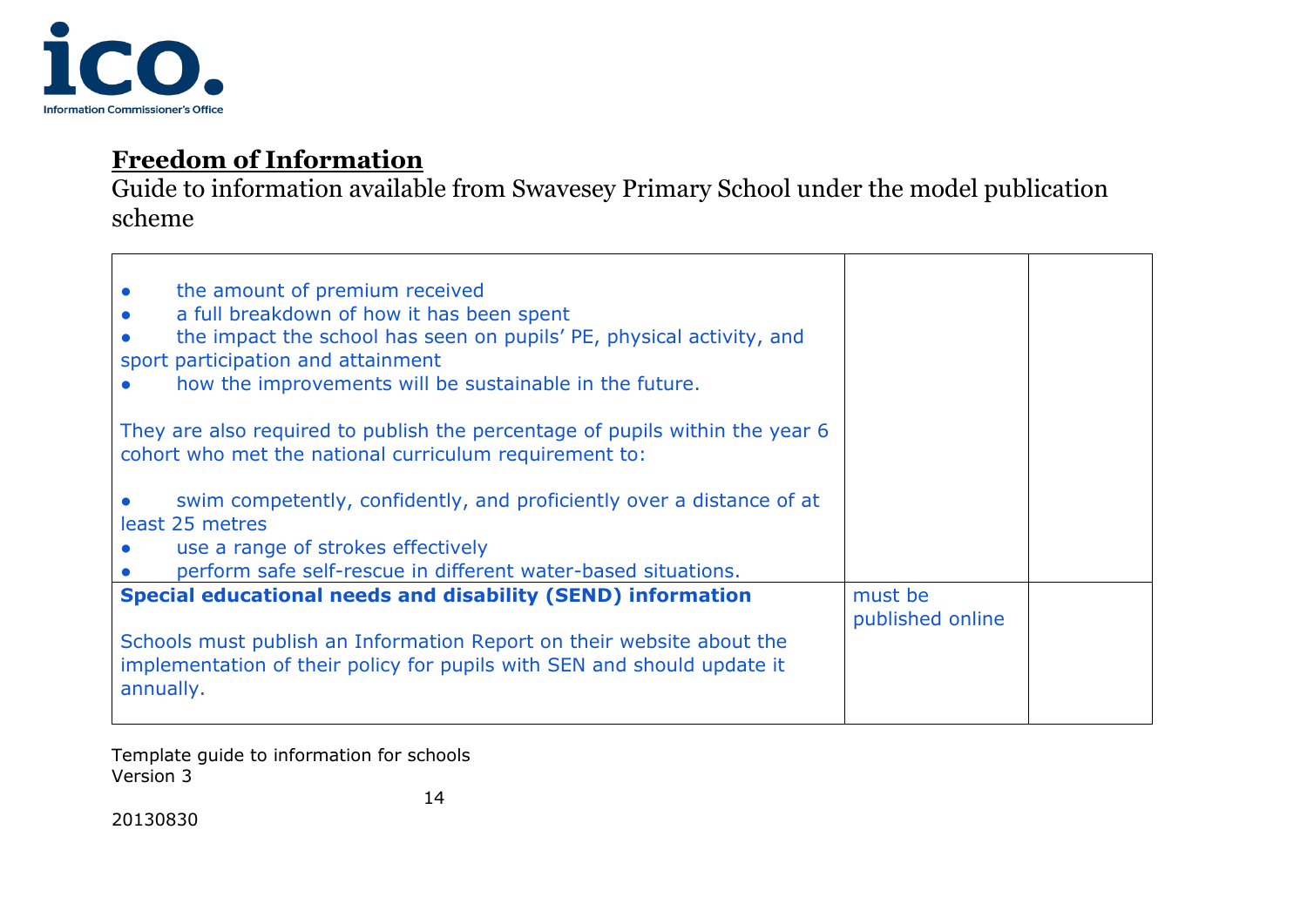

Guide to information available from Swavesey Primary School under the model publication scheme

| It should be updated with any changes occurring during the year as soon as<br>possible. The report must comply with section 69 of the Children and<br>Families Act 2014, meaning that it must contain: |  |
|--------------------------------------------------------------------------------------------------------------------------------------------------------------------------------------------------------|--|
| the 'SEN Information' specified in schedule 1 to the Special                                                                                                                                           |  |
| Educational Needs and Disability Regulations 2014. (Statutory guidance on                                                                                                                              |  |
| this is contained in section 6.79 to 6.82 of the Special educational needs                                                                                                                             |  |
| and disability code of practice: 0 to 25 years)                                                                                                                                                        |  |
| information as to:                                                                                                                                                                                     |  |
| the arrangements for the admission of disabled pupils                                                                                                                                                  |  |
| the steps that have taken to prevent disabled pupils from being<br>$\circ$                                                                                                                             |  |
| treated less favourably than other pupils                                                                                                                                                              |  |
| the facilities provided to help disabled pupils to access the school<br>$\circ$                                                                                                                        |  |
| the plan prepared under paragraph 3 of schedule 10 to the Equality                                                                                                                                     |  |
| Act 2010 (accessibility plan) for:                                                                                                                                                                     |  |
| increasing the extent to which disabled pupils can participate in the                                                                                                                                  |  |
| school's curriculum                                                                                                                                                                                    |  |
| improving the physical environment of the school for the purpose of                                                                                                                                    |  |
| increasing the extent to which disabled pupils are able to take advantage of                                                                                                                           |  |

Template guide to information for schools Version 3

15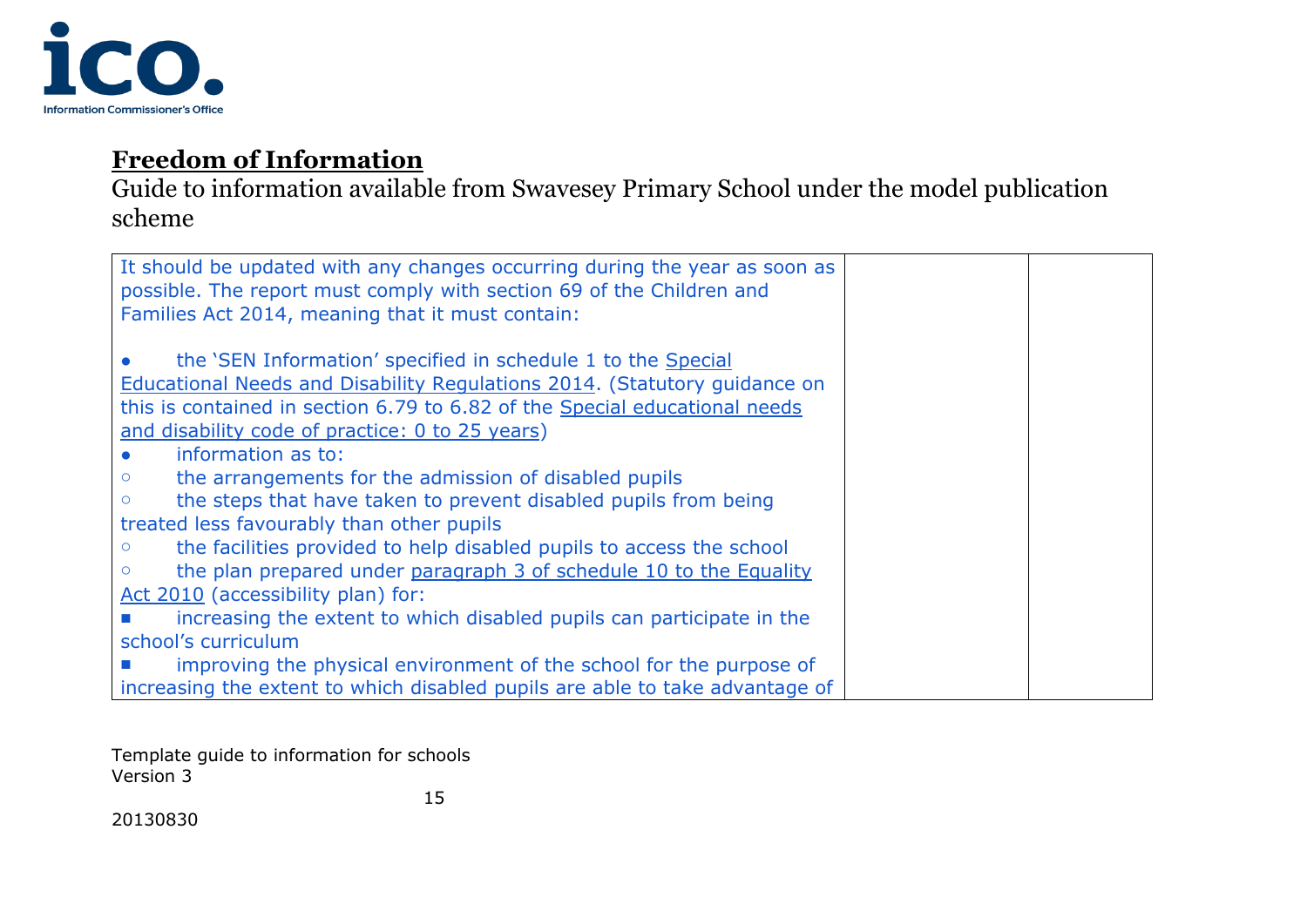

Guide to information available from Swavesey Primary School under the model publication scheme

| education and benefits, facilities or services provided or offered by the<br>school<br>improving the delivery to disabled pupils of information which is<br>readily accessible to pupils who are not disabled.                                                                                             |                           |  |
|------------------------------------------------------------------------------------------------------------------------------------------------------------------------------------------------------------------------------------------------------------------------------------------------------------|---------------------------|--|
| The school's future plans; for example, proposals for and any<br>consultation on the future of the school, such as a change in status.                                                                                                                                                                     |                           |  |
| <b>Safeguarding and child protection</b> - the policies and procedures in place<br>to ensure that the school exercises its functions to safeguard and promote<br>the welfare of children, including child protection, in compliance with<br>legislation and any guidance issued by the Secretary of State. |                           |  |
| Class 4 – How we make decisions<br>(Decision making processes and records of decisions)                                                                                                                                                                                                                    | (hard copy or<br>website) |  |
| Current and previous three years as a minimum                                                                                                                                                                                                                                                              |                           |  |

Template guide to information for schools Version 3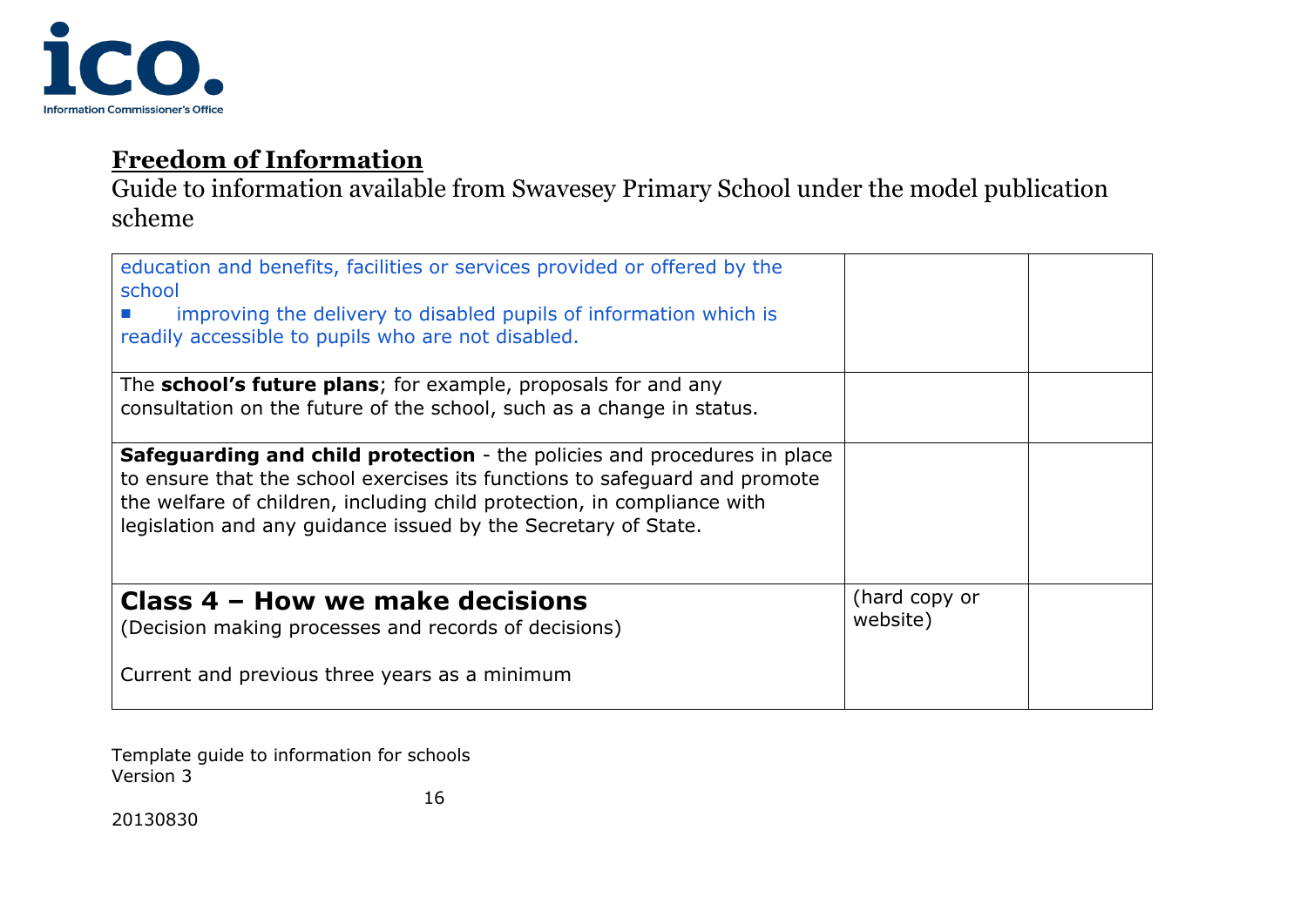

Guide to information available from Swavesey Primary School under the model publication scheme

| Admissions policy/decisions (not individual admission decisions) – where<br>applicable                                                                                                                                                                                                                |                             |  |
|-------------------------------------------------------------------------------------------------------------------------------------------------------------------------------------------------------------------------------------------------------------------------------------------------------|-----------------------------|--|
| The school's admission arrangements and procedures, together with<br>information about the right to appeal. This should include information on<br>application numbers/patterns of successful applicants (including criteria on<br>which applications were successful), if this is held by the school. |                             |  |
| If the school is not its own admissions authority, it should provide a link to<br>the local authority.                                                                                                                                                                                                |                             |  |
| <b>Community schools and voluntary-controlled schools</b><br>Where the local authority manages the admissions process, parents should<br>be referred to the local authority for information on admission and appeal<br>arrangements.                                                                  | must be<br>published online |  |
| Agendas and minutes of meetings of the governing board and its<br>committees. (NB this will exclude information that is properly regarded as<br>private to the meetings).                                                                                                                             |                             |  |

Template guide to information for schools Version 3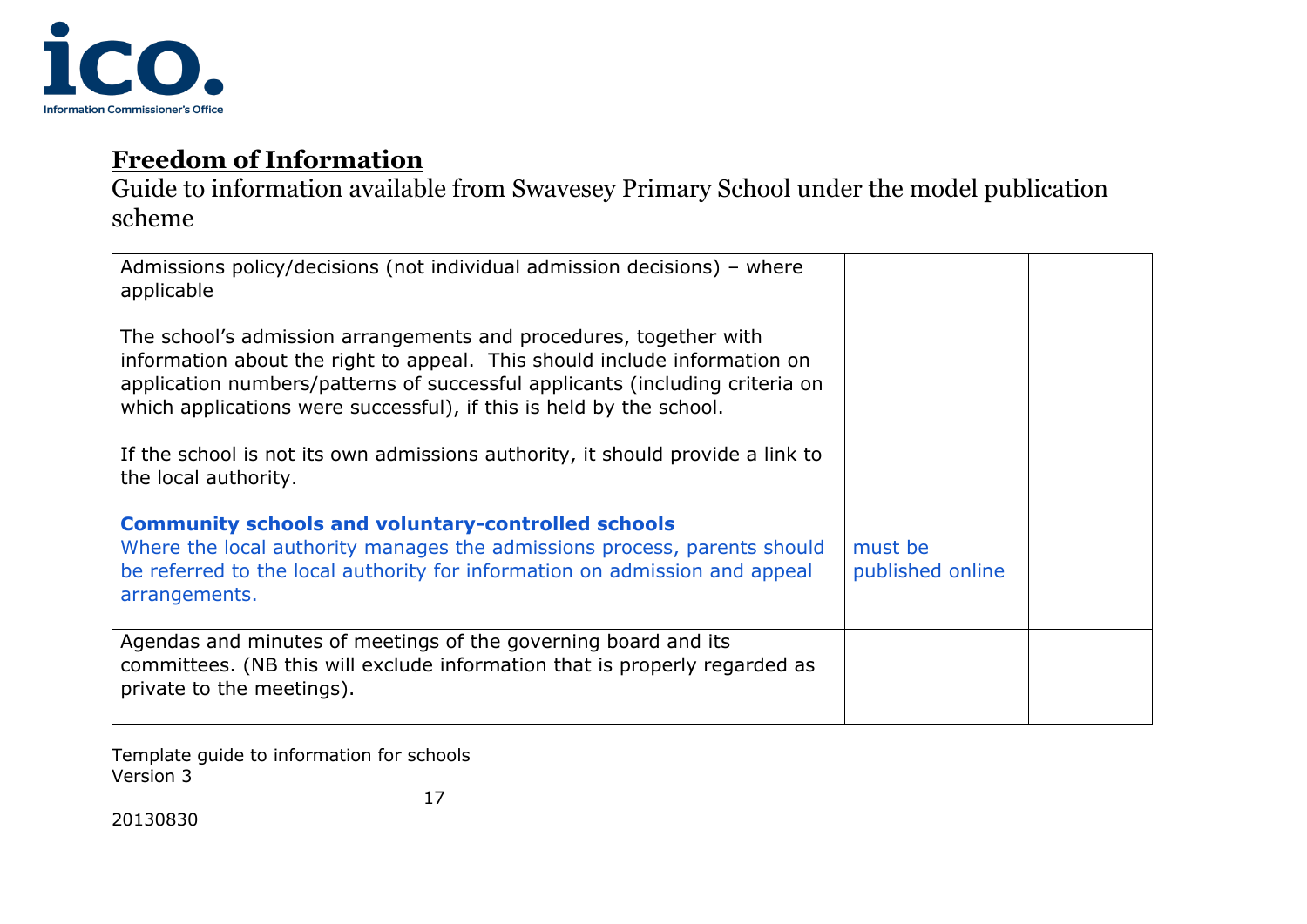

Guide to information available from Swavesey Primary School under the model publication scheme

| Class $5 -$ Our policies and procedures<br>(Current written protocols, policies and procedures for delivering our<br>services and responsibilities)                                                                                                                                                                               |                                                    | (hard copy or<br>website) |  |
|-----------------------------------------------------------------------------------------------------------------------------------------------------------------------------------------------------------------------------------------------------------------------------------------------------------------------------------|----------------------------------------------------|---------------------------|--|
| Current information only.<br>As a minimum these must include policies, procedures and documents that<br>the school is required to have by statute or by its funding agreement or<br>equivalent, or by the English government - see row below.<br>These will include policies and procedures for handling information<br>requests. |                                                    |                           |  |
| DfE List of Statutory Policies (as at 1 January 2021):                                                                                                                                                                                                                                                                            |                                                    |                           |  |
| Admission arrangements                                                                                                                                                                                                                                                                                                            | Charging and remissions                            |                           |  |
| Data Protection                                                                                                                                                                                                                                                                                                                   | Protection of biometric information<br>of children |                           |  |
|                                                                                                                                                                                                                                                                                                                                   | School information published on a                  |                           |  |

Template guide to information for schools Version 3 18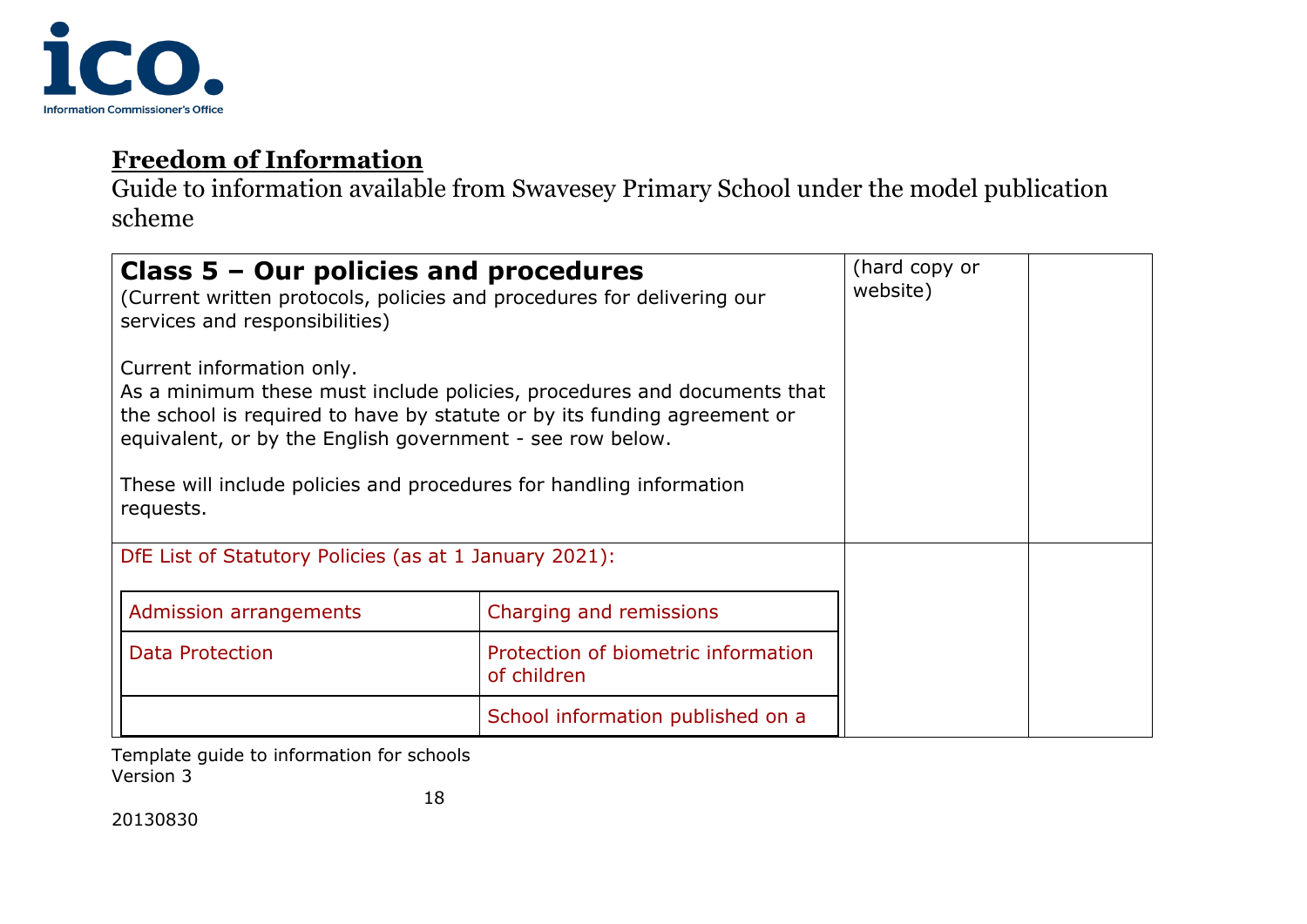

Guide to information available from Swavesey Primary School under the model publication scheme

|                                                                             | website                                                                           |
|-----------------------------------------------------------------------------|-----------------------------------------------------------------------------------|
| School complaints                                                           | Capability of staff                                                               |
| Newly qualified teachers (NQT)<br>Early Careers Teachers (ECT)              | Staff discipline, conduct and<br>grievance (procedures for<br>addressing)         |
| Single central record of recruitment<br>and vetting checks                  | Statement of procedures for dealing<br>with allegations of abuse against<br>staff |
| Teachers' pay                                                               | Accessibility plan                                                                |
| Child protection policy and<br>procedures                                   | Children with health needs who<br>cannot attend school                            |
| Designated teacher for looked-after<br>and previously looked-after children | Early years foundation stage (EYFS)                                               |
| Special educational needs and                                               | Supporting pupils with medical                                                    |

Template guide to information for schools Version 3

19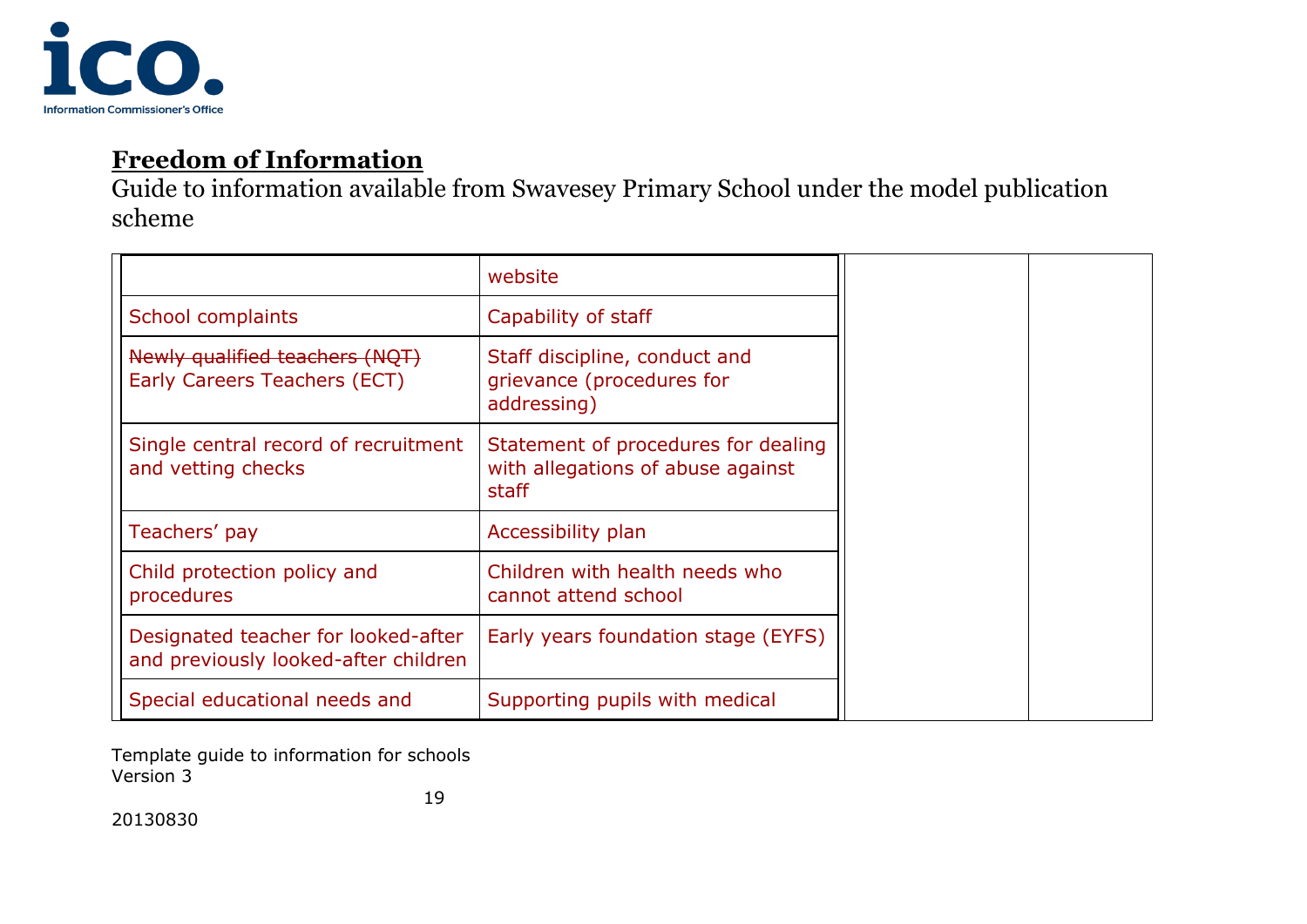

Guide to information available from Swavesey Primary School under the model publication scheme

| disability                                                                                                                     | conditions                                                                                        |  |
|--------------------------------------------------------------------------------------------------------------------------------|---------------------------------------------------------------------------------------------------|--|
| Relationships education (Primary)                                                                                              | Behaviour in schools                                                                              |  |
| Behaviour principles written<br>statement                                                                                      | School exclusion                                                                                  |  |
| Health and safety                                                                                                              | First aid in schools                                                                              |  |
| Premises management documents                                                                                                  | Equality information and objectives<br>(public sector equality duty)<br>statement for publication |  |
| Governors' allowances<br>(schemes for paying)                                                                                  | Instrument of Government                                                                          |  |
| Register of business interests of<br>headteachers and governors                                                                |                                                                                                   |  |
| For more information from DfE on the individual policies, procedures etc:<br>Statutory policies for schools and academy trusts |                                                                                                   |  |

Template guide to information for schools Version 3

20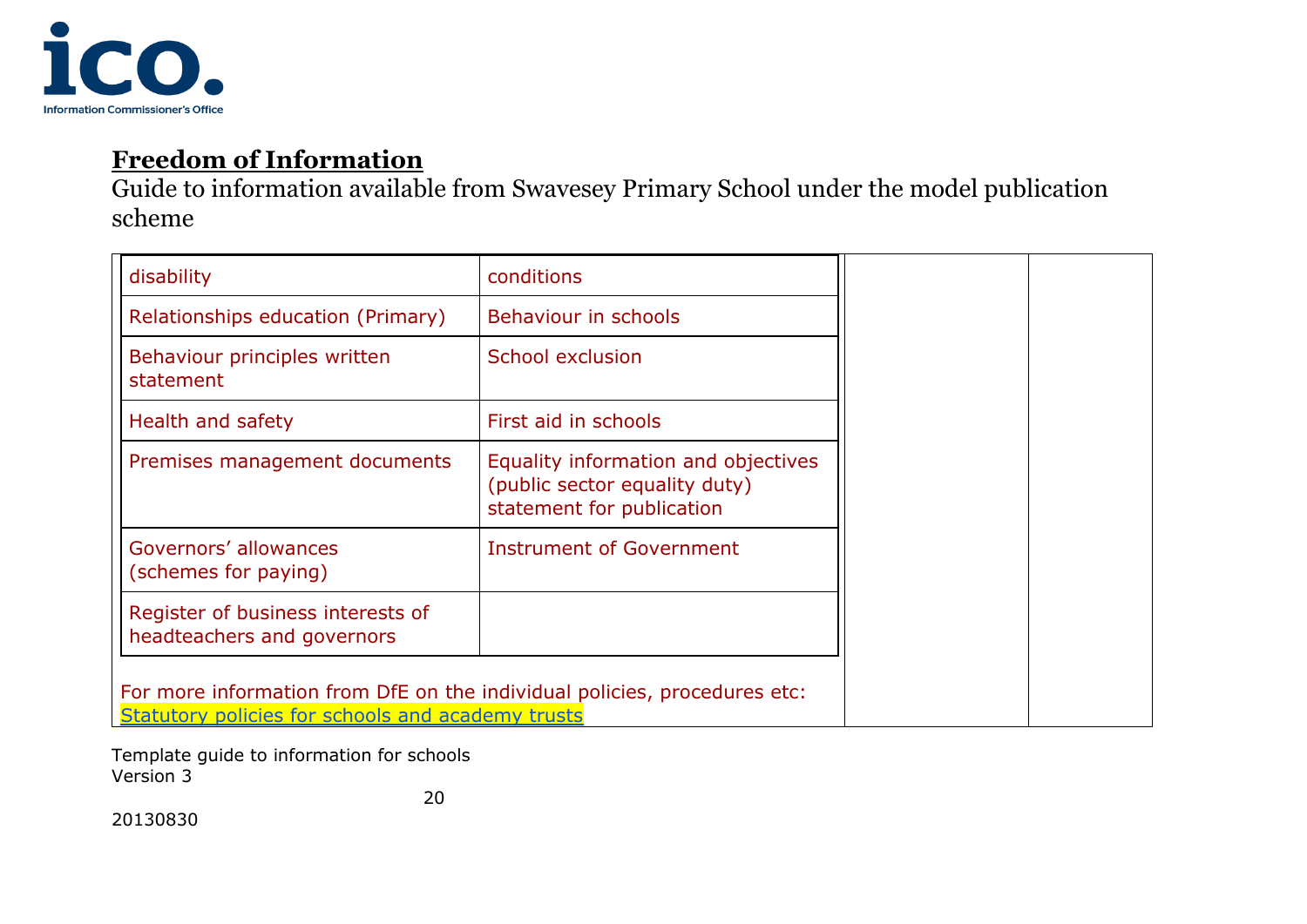

Guide to information available from Swavesey Primary School under the model publication scheme

| <b>Behaviour Policy</b><br>The behaviour policy must comply with Section 89 of the Education and<br>Inspections Act 2006.                                                                                                                               | must be<br>published online |  |
|---------------------------------------------------------------------------------------------------------------------------------------------------------------------------------------------------------------------------------------------------------|-----------------------------|--|
| DfE guidance on developing and publishing a school behaviour policy.                                                                                                                                                                                    |                             |  |
| <b>Equality and diversity</b><br>To include policies, schemes, statements, procedures and guidelines<br>relating to equal opportunities.                                                                                                                |                             |  |
| <b>Equality objectives</b><br>As public bodies, local-authority-maintained schools must comply with the<br>public sector equality duty in the Equality Act 2010 and the Equality Act<br>2010 (Specific Duties and Public Authorities) Regulations 2017. | must be<br>published online |  |
| This means schools must publish:                                                                                                                                                                                                                        |                             |  |

Template guide to information for schools Version 3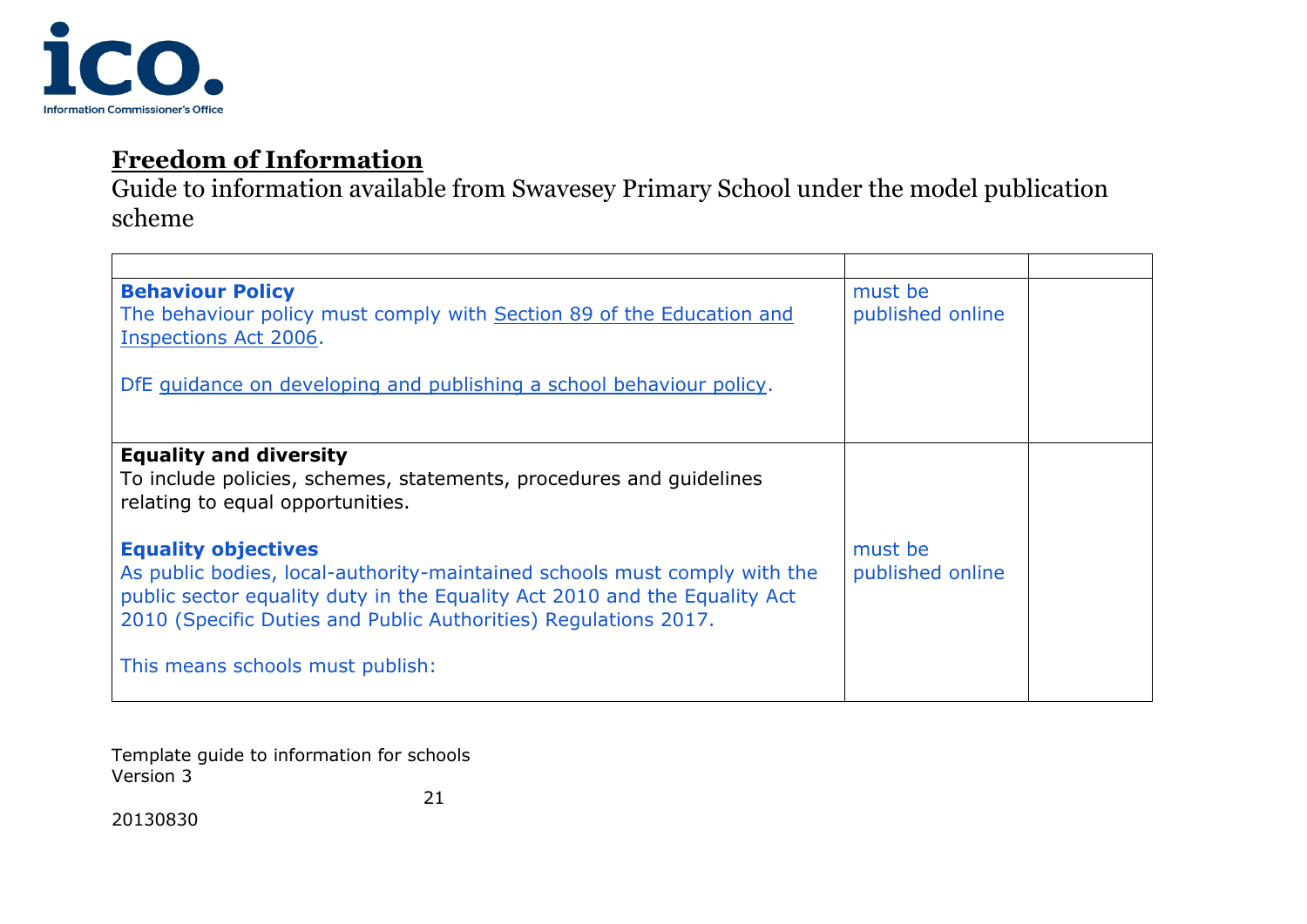

Guide to information available from Swavesey Primary School under the model publication scheme

| details of how they comply with the public sector equality duty - must<br>be updated every year<br>the school's equality objectives - must be updated at least once every<br>4 years. Find these in Annex A of the school's Equality and Diversity Policy<br>The Equality Act 2010 and Advice for Schools provides information on how<br>schools can demonstrate compliance, for example, including details of how<br>they are: |  |
|---------------------------------------------------------------------------------------------------------------------------------------------------------------------------------------------------------------------------------------------------------------------------------------------------------------------------------------------------------------------------------------------------------------------------------|--|
| eliminating discrimination (see the Equality Act 2010)<br>advancing equality of opportunity - between people who share a<br>protected characteristic and people who do not share it<br>consulting and involving those affected by inequality, in the decisions<br>taken to promote equality and eliminate discrimination (affected people<br>could include parents, pupils, staff and members of the local community).          |  |
| Policies and procedures for the recruitment of staff                                                                                                                                                                                                                                                                                                                                                                            |  |
| If vacancies are advertised as part of recruitment policies, details of current<br>vacancies will be readily available.                                                                                                                                                                                                                                                                                                         |  |

Template guide to information for schools Version 3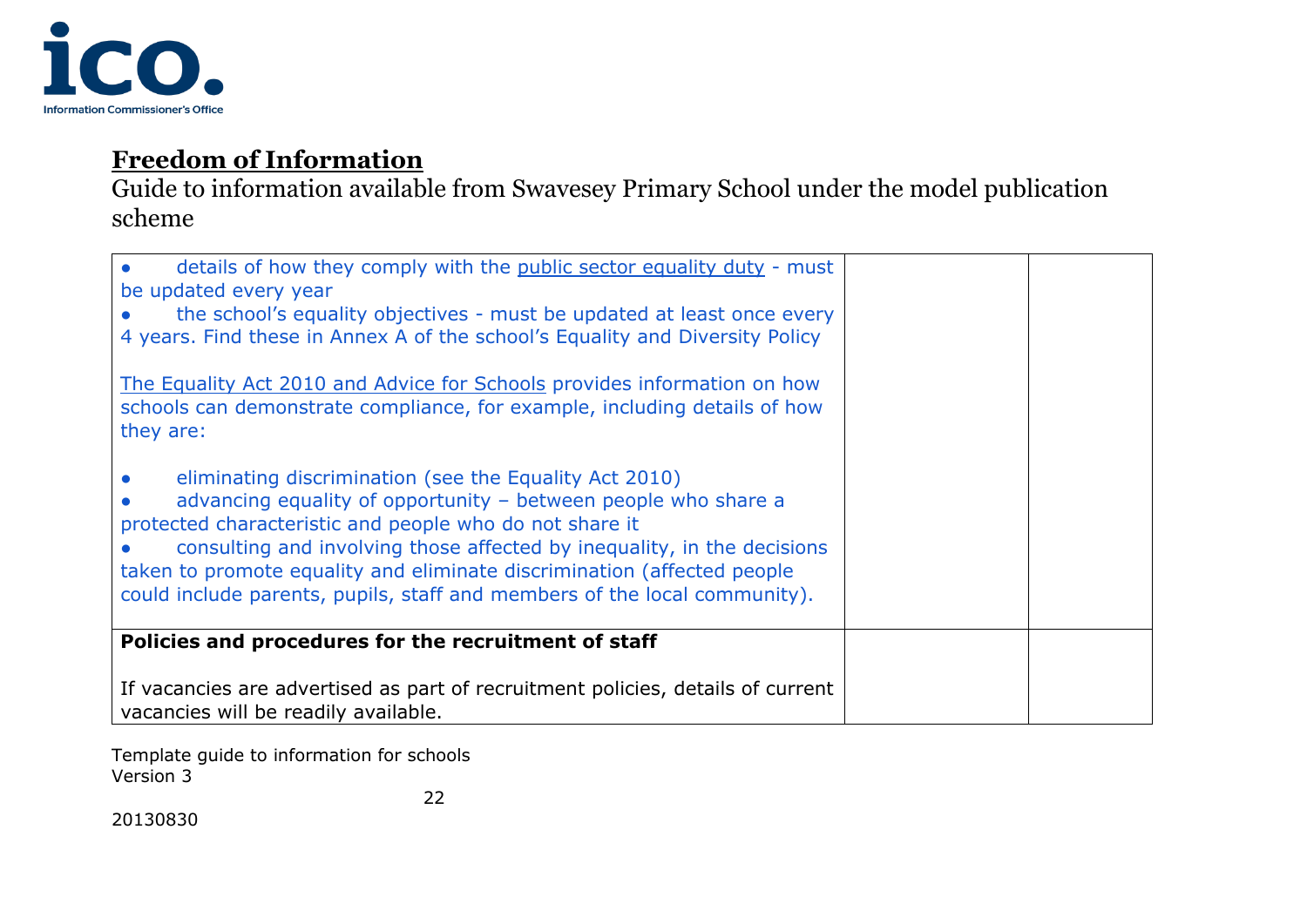

Guide to information available from Swavesey Primary School under the model publication scheme

| <b>Complaints procedure</b><br>Schools must publish details of their complaints procedure, which must<br>comply with section 29 of the Education Act 2002.<br>DfE guidance on developing your school's complaints procedure.<br>Schools must also publish (as part of their [SEND information<br>report[(#send)) any arrangements for handling complaints from parents of<br>children with SEND about the support the school provides. | must be<br>published online |  |
|----------------------------------------------------------------------------------------------------------------------------------------------------------------------------------------------------------------------------------------------------------------------------------------------------------------------------------------------------------------------------------------------------------------------------------------|-----------------------------|--|
| Records management and personal data policies, including:<br>Information security policies<br>Records retention, destruction and archive policies<br>Data protection (including information sharing policies)<br><b>Charging regimes and policies</b><br>This should include details of any statutory charging regimes. Charging<br>policies should include charges made for information routinely published.                          |                             |  |

Template guide to information for schools Version 3 23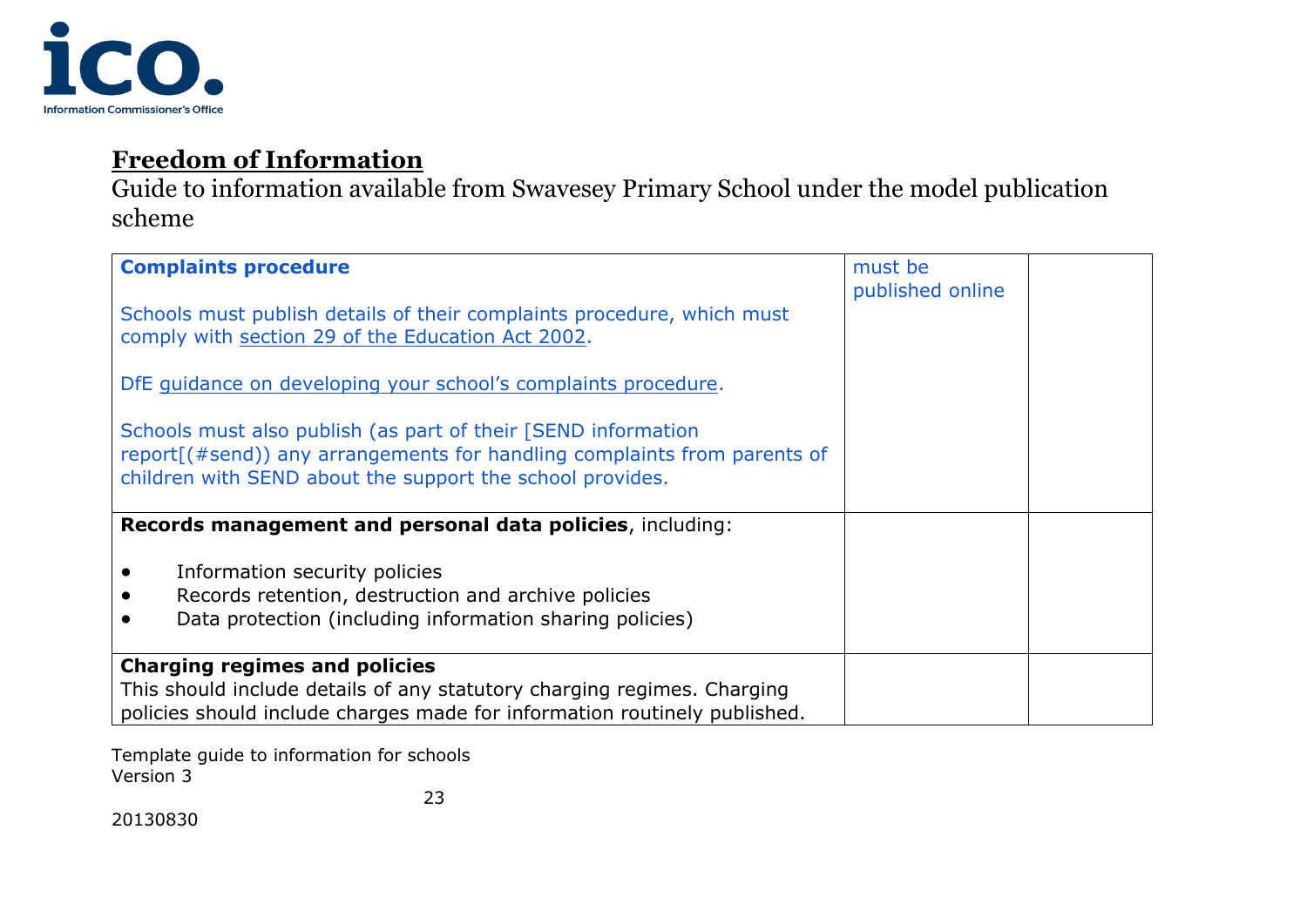

Guide to information available from Swavesey Primary School under the model publication scheme

| They should clearly state what costs are to be recovered, the basis on<br>which they are made and how they are calculated.<br>(If the school charges a fee for re-licensing the use of datasets, it should<br>state in its guide how this is calculated (please see "How to complete the<br>Guide to information").)<br><b>Charging and remissions policies</b><br>Schools must publish their charging and 'remissions' policies (this means<br>when you cancel fees). The policies must include details of:<br>the activities or cases where your school will charge pupils' parents<br>the circumstances where your school will make an exception on a<br>payment you would normally expect to receive under your charging policy<br>(Read about school charging and remission.) | must be<br>published online                       |  |
|------------------------------------------------------------------------------------------------------------------------------------------------------------------------------------------------------------------------------------------------------------------------------------------------------------------------------------------------------------------------------------------------------------------------------------------------------------------------------------------------------------------------------------------------------------------------------------------------------------------------------------------------------------------------------------------------------------------------------------------------------------------------------------|---------------------------------------------------|--|
| Class $6$ – Lists and Registers                                                                                                                                                                                                                                                                                                                                                                                                                                                                                                                                                                                                                                                                                                                                                    | (hard copy or<br>website; some<br>information may |  |

Template guide to information for schools Version 3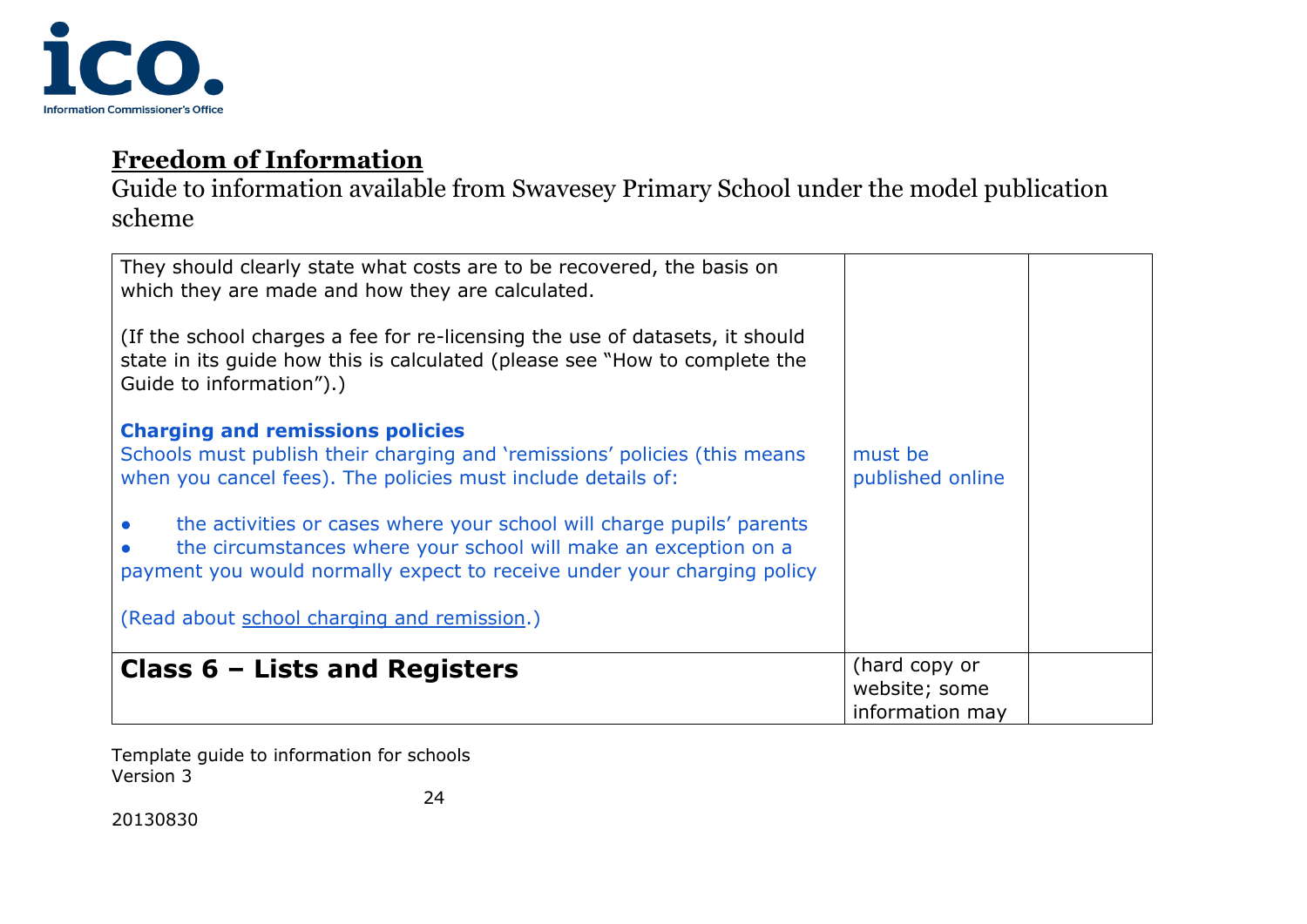

Guide to information available from Swavesey Primary School under the model publication scheme

| Currently maintained lists and registers only (this does not include the<br>attendance register).                                                                                          | only be available<br>by inspection) |  |
|--------------------------------------------------------------------------------------------------------------------------------------------------------------------------------------------|-------------------------------------|--|
| Curriculum circulars and statutory instruments                                                                                                                                             |                                     |  |
| Disclosure logs                                                                                                                                                                            |                                     |  |
| If a school produces a disclosure log indicating the information provided in<br>response to requests, it should be readily available. Disclosure logs are<br>recommended as good practice. |                                     |  |
| Asset register<br>The ICO expects some information from capital asset registers to be<br>available, if such registers are held.                                                            |                                     |  |
| Any information the school is currently legally required to hold in publicly<br>available registers                                                                                        |                                     |  |

Template guide to information for schools Version 3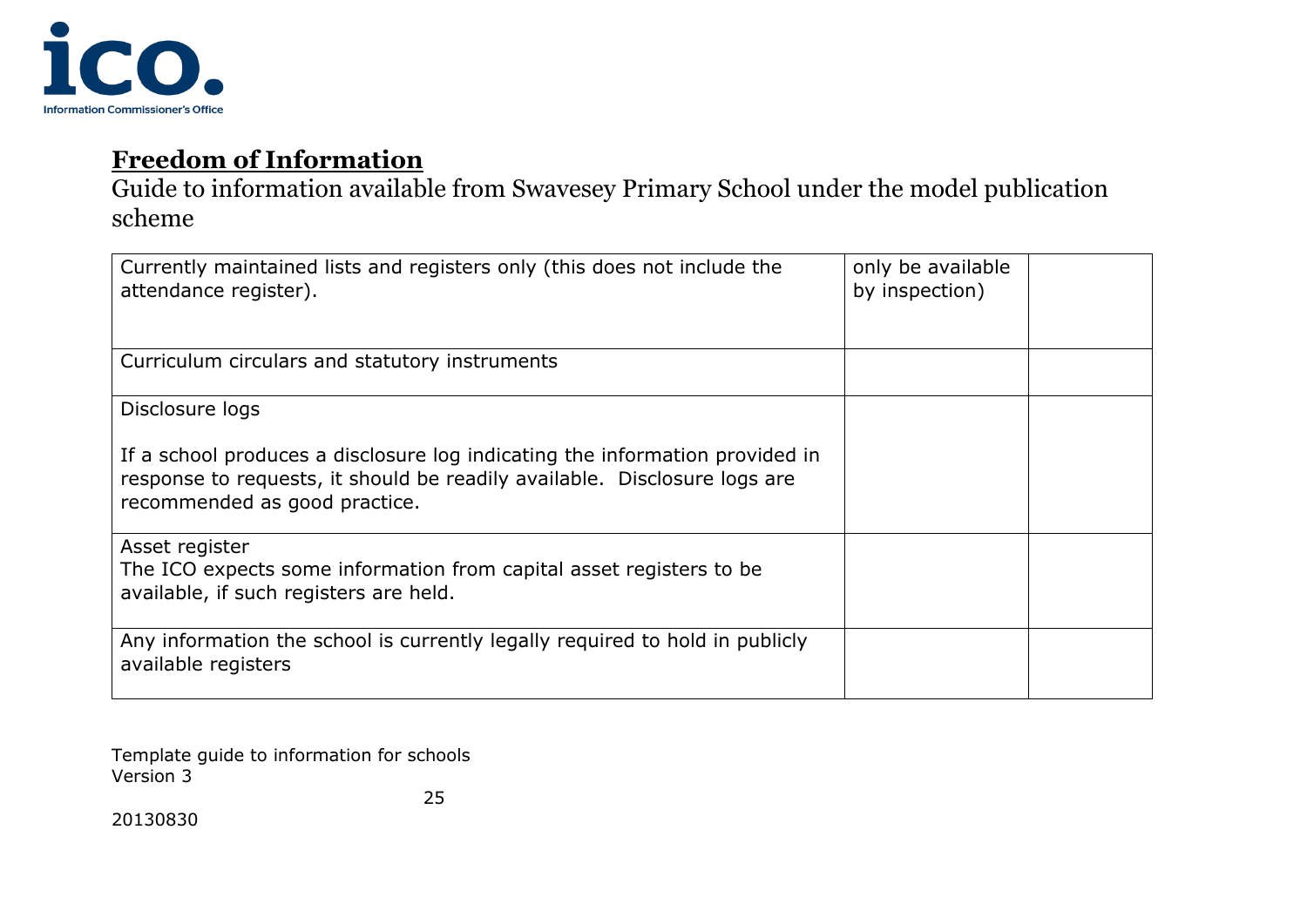

Guide to information available from Swavesey Primary School under the model publication scheme

| Class $7$ – The services we offer<br>(Information about the services we offer, including leaflets, guidance and<br>newsletters produced for the public and businesses).<br>Generally this is an extension of the Class 1 - Whole are we and what we<br>do information, and may also relate to information covered in other<br>Classes.<br>Current information only | (hard copy or<br>website; some<br>information may<br>only be available<br>by inspection) |  |
|--------------------------------------------------------------------------------------------------------------------------------------------------------------------------------------------------------------------------------------------------------------------------------------------------------------------------------------------------------------------|------------------------------------------------------------------------------------------|--|
| Extra-curricular activities                                                                                                                                                                                                                                                                                                                                        |                                                                                          |  |
|                                                                                                                                                                                                                                                                                                                                                                    |                                                                                          |  |
| Out of school clubs                                                                                                                                                                                                                                                                                                                                                |                                                                                          |  |
| Services for which the school is entitled to recover a fee, together with<br>those fees                                                                                                                                                                                                                                                                            |                                                                                          |  |
| School publications, leaflets, books and newsletters                                                                                                                                                                                                                                                                                                               |                                                                                          |  |

Template guide to information for schools Version 3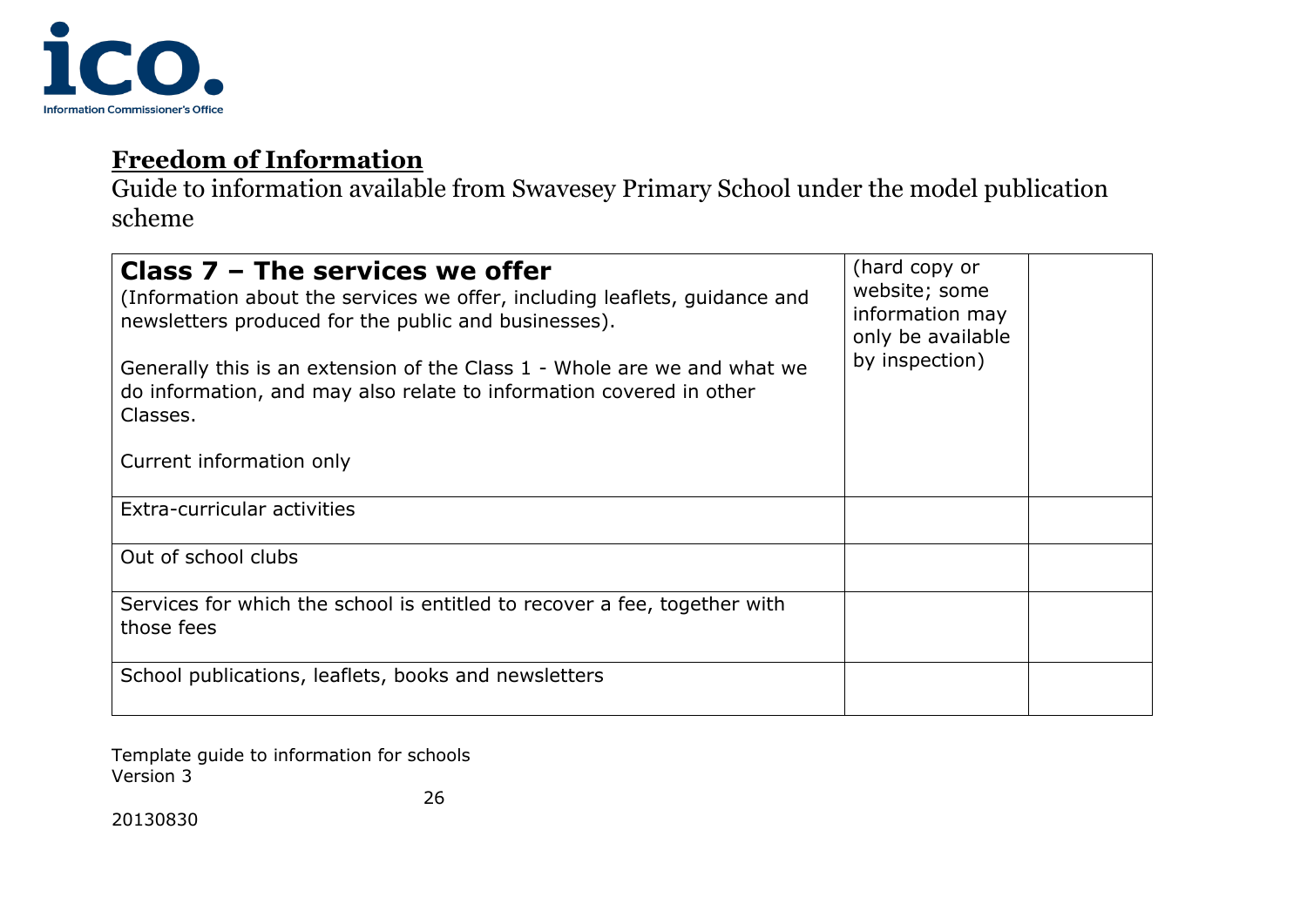

Guide to information available from Swavesey Primary School under the model publication scheme

| <b>Additional Information</b><br>This will provide schools with the opportunity to publish information that is<br>not itemised in the lists above |  |
|---------------------------------------------------------------------------------------------------------------------------------------------------|--|
|                                                                                                                                                   |  |

#### **SCHEDULE OF CHARGES**

#### **This describes how the charges have been arrived at and should be published as part of the guide.**

*If a charge is to be made, confirmation of the payment due will be given before the information is provided. Payment may be requested prior to providing the information.*

| <b>TYPE OF CHARGE</b>                     | <b>DESCRIPTION</b> | <b>BASIS OF CHARGE</b> |
|-------------------------------------------|--------------------|------------------------|
| Template guide to information for schools |                    |                        |

Template guide to information for schools Version 3

27